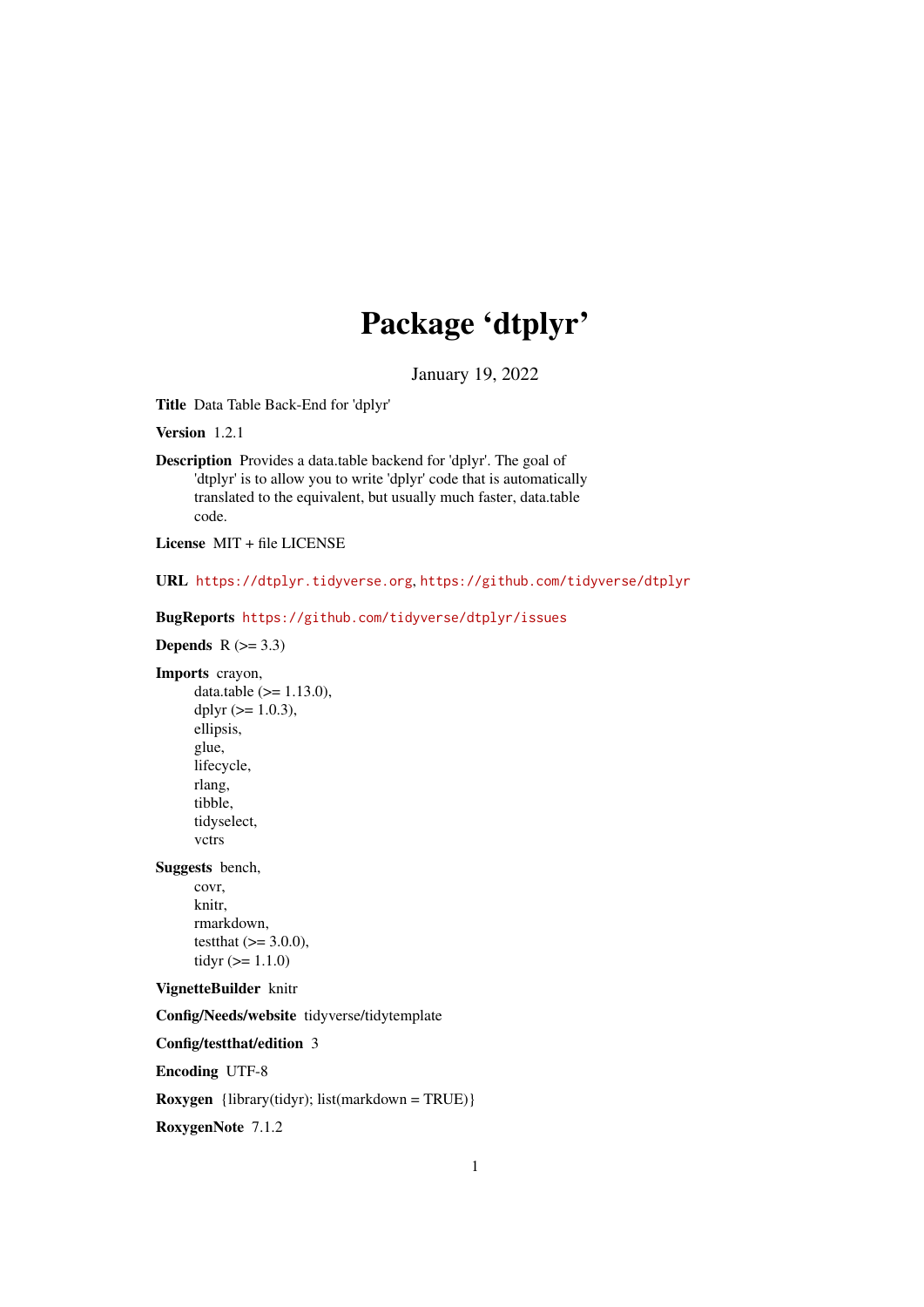# <span id="page-1-0"></span>R topics documented:

| $\overline{2}$                                                                                                            |
|---------------------------------------------------------------------------------------------------------------------------|
| 3                                                                                                                         |
| $\overline{4}$                                                                                                            |
| 5                                                                                                                         |
| 6                                                                                                                         |
| 7                                                                                                                         |
| $\tau$                                                                                                                    |
| -9                                                                                                                        |
|                                                                                                                           |
| 11                                                                                                                        |
| 12                                                                                                                        |
| 13                                                                                                                        |
| 13                                                                                                                        |
| 14                                                                                                                        |
| 15<br>$left\_join.dtplyr\_step \ldots \ldots \ldots \ldots \ldots \ldots \ldots \ldots \ldots \ldots \ldots \ldots$       |
| <b>16</b>                                                                                                                 |
| 17                                                                                                                        |
| <b>18</b>                                                                                                                 |
| 20                                                                                                                        |
| 22                                                                                                                        |
| 23                                                                                                                        |
| 23<br>replace_na.dtplyr_step $\ldots \ldots \ldots \ldots \ldots \ldots \ldots \ldots \ldots \ldots \ldots \ldots \ldots$ |
| 24                                                                                                                        |
| 25                                                                                                                        |
|                                                                                                                           |
| 27                                                                                                                        |
| 28                                                                                                                        |
|                                                                                                                           |

arrange.dtplyr\_step *Arrange rows by column values*

# Description

This is a method for dplyr generic [arrange\(\)](#page-0-0). It is translated to an [order\(\)](#page-0-0) call in the i argument of [.data.table.

# Usage

```
## S3 method for class 'dtplyr_step'
arrange(.data, ..., .by_group = FALSE)
```

| .data     | $A$ lazy_dt().                                                                                                             |
|-----------|----------------------------------------------------------------------------------------------------------------------------|
| $\ddotsc$ | <data-masking> Variables, or functions of variables. Use desc() to sort a<br/>variable in descending order.</data-masking> |
| .by_group | If TRUE, will sort first by grouping variable. Applies to grouped data frames<br>only.                                     |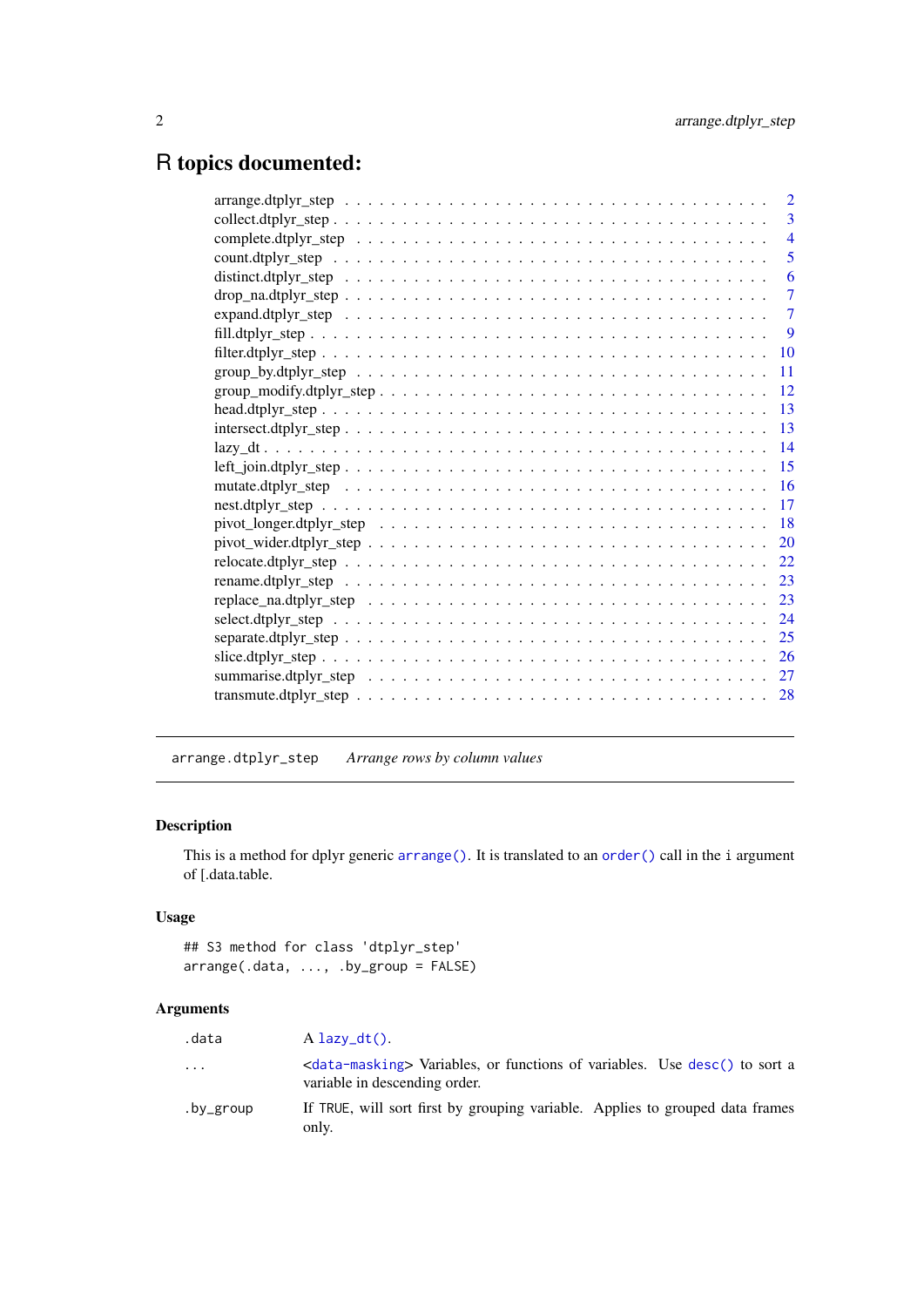#### <span id="page-2-0"></span>collect.dtplyr\_step 3

## Examples

```
library(dplyr, warn.conflicts = FALSE)
dt <- lazy_dt(mtcars)
dt %>% arrange(vs, cyl)
dt %>% arrange(desc(vs), cyl)
dt %>% arrange(across(mpg:disp))
```
collect.dtplyr\_step *Force computation of a lazy data.table*

#### Description

- collect() returns a tibble, grouped if needed.
- compute() generates an intermediate assignment in the translation.
- as.data.table() returns a data.table.
- as.data.frame() returns a data frame.
- as\_tibble() returns a tibble.

## Usage

```
## S3 method for class 'dtplyr_step'
collect(x, \ldots)## S3 method for class 'dtplyr_step'
compute(x, name = unique_name(), ...)## S3 method for class 'dtplyr_step'
as.data.table(x, keep.rownames = FALSE, ...)## S3 method for class 'dtplyr_step'
as.data.frame(x, ...)
## S3 method for class 'dtplyr_step'
as\_tibble(x, ..., .name\_repair = "check\_unique")
```

| $\boldsymbol{\mathsf{x}}$ | $A$ lazy_dt                                |
|---------------------------|--------------------------------------------|
|                           | Arguments used by other methods.           |
| name                      | Name of intermediate data.table.           |
| keep.rownames             | Ignored as dplyr never preserves rownames. |
| .name_repair              | Treatment of problematic column names      |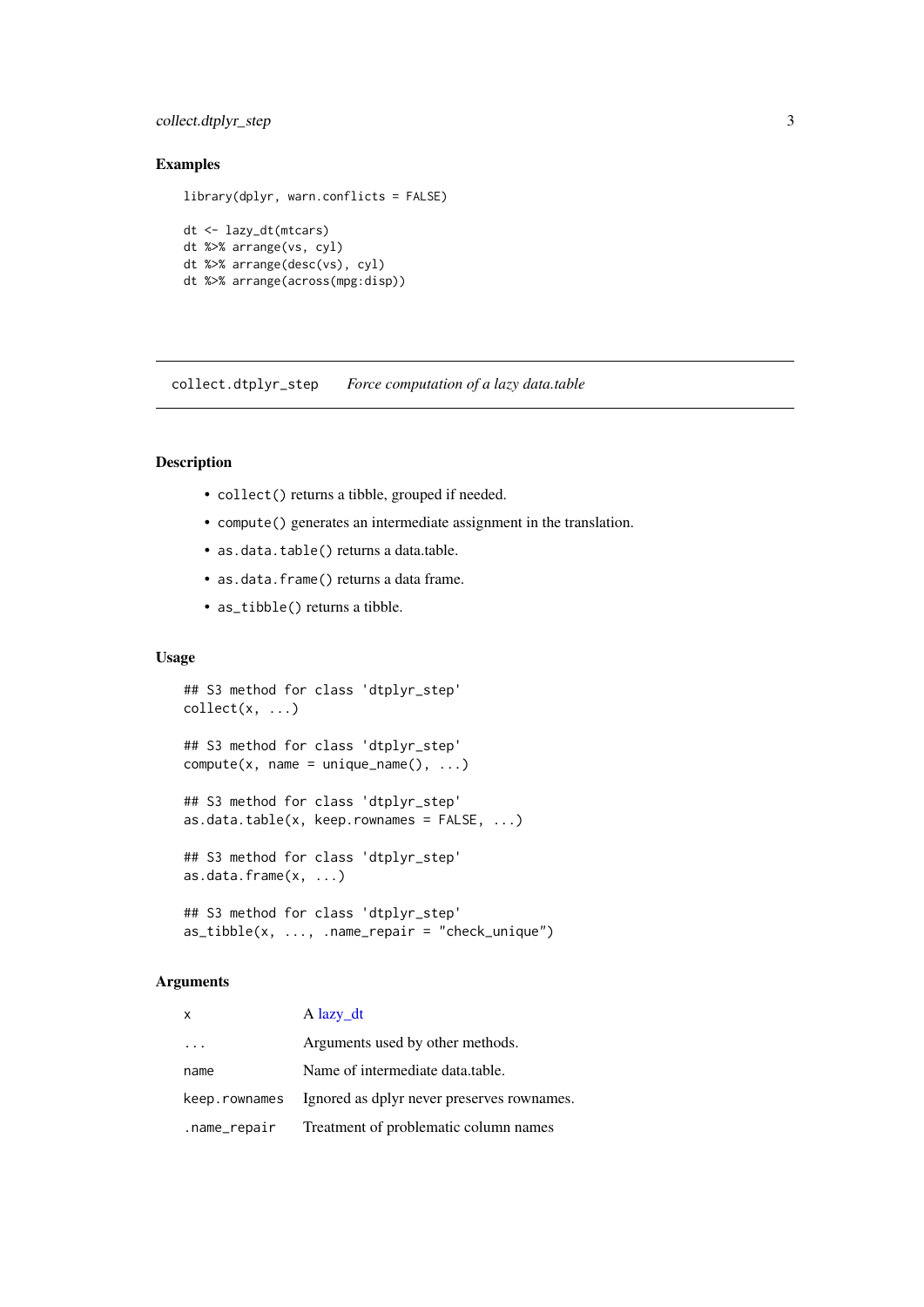```
library(dplyr, warn.conflicts = FALSE)
dt <- lazy_dt(mtcars)
# Generate translation
avg_mpg < - dt %>%
  filter(am == 1) %>%
  group_by(cyl) %>%
  summarise(mpg = mean(mpg))
# Show translation and temporarily compute result
avg_mpg
# compute and return tibble
avg_mpg_tb <- as_tibble(avg_mpg)
avg_mpg_tb
# compute and return data.table
avg_mpg_dt <- data.table::as.data.table(avg_mpg)
avg_mpg_dt
# modify translation to use intermediate assignment
compute(avg_mpg)
```
complete.dtplyr\_step *Complete a data frame with missing combinations of data*

#### Description

This is a method for the tidyr complete() generic. This is a wrapper around dtplyr translations for expand(), full\_join(), and replace\_na() that's useful for completing missing combinations of data.

#### Usage

```
## S3 method for class 'dtplyr_step'
complete(data, ..., fill = list())
```
#### Arguments

| $\sim$<br>. .<br>. . | v<br>. .<br>×<br>۰. |  |
|----------------------|---------------------|--|
|                      |                     |  |

data A [lazy\\_dt\(\)](#page-13-1).

... Specification of columns to expand. Columns can be atomic vectors or lists.

- To find all unique combinations of x, y and z, including those not present in the data, supply each variable as a separate argument:  $expand(df,x,y,z)$ .
- To find only the combinations that occur in the data, use nesting: expand(df,nesting(x,y,z)
- You can combine the two forms. For example, expand(df,nesting(school\_id,student\_id), would produce a row for each present school-student combination for all possible dates.

<span id="page-3-0"></span>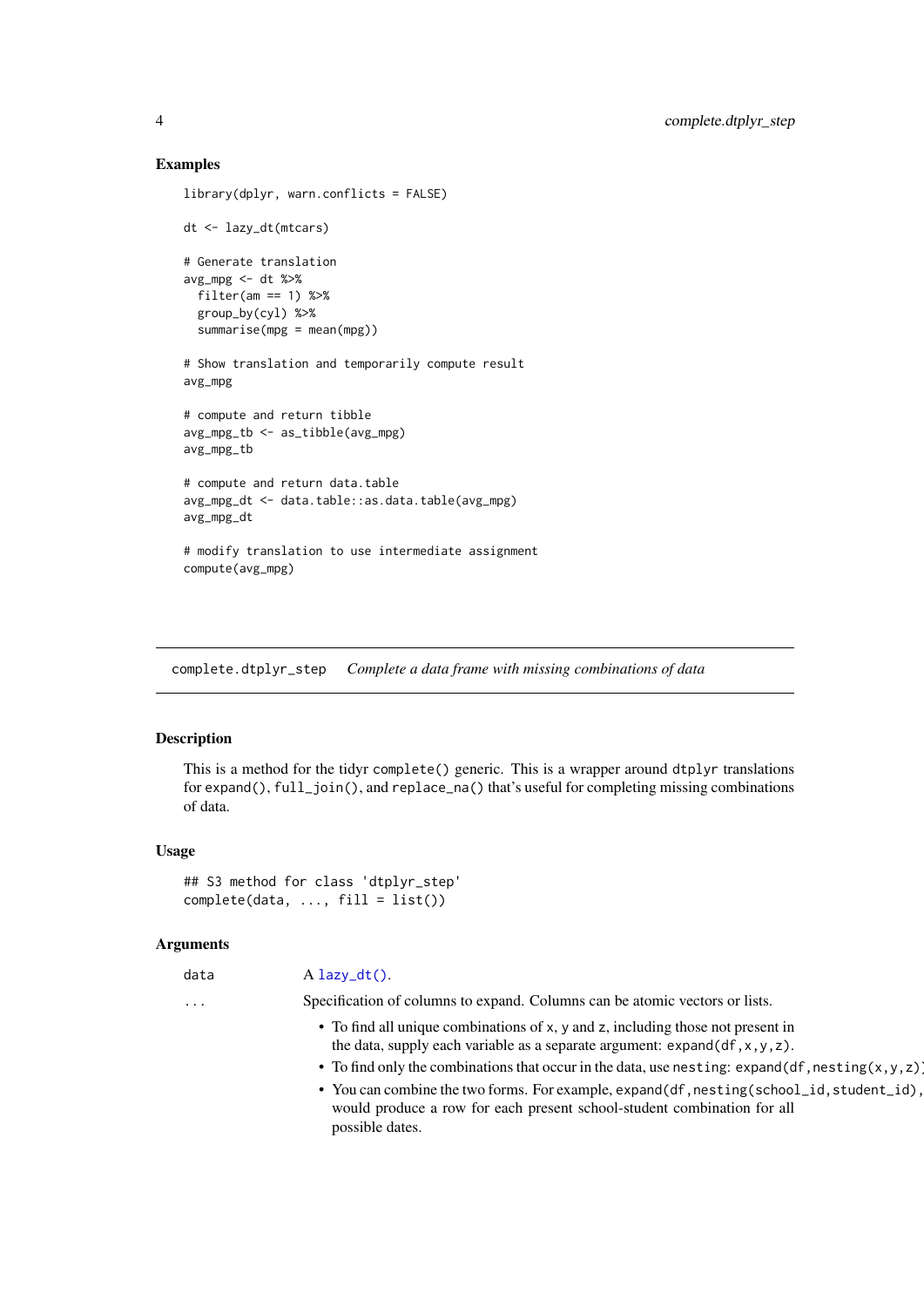<span id="page-4-0"></span>

|      | When used with factors, expand() uses the full set of levels, not just those that<br>appear in the data. If you want to use only the values seen in the data, use<br>$f$ orcats:: $fct_drop()$ . |
|------|--------------------------------------------------------------------------------------------------------------------------------------------------------------------------------------------------|
|      | When used with continuous variables, you may need to fill in values that do not<br>appear in the data: to do so use expressions like year = $2010:2020$ or year =<br>$full\_seq(year, 1).$       |
| fill | A named list that for each variable supplies a single value to use instead of NA<br>for missing combinations.                                                                                    |

```
library(tidyr)
tbl \le tibble(x = 1:2, y = 1:2, z = 3:4)
dt <- lazy_dt(tbl)
dt %>%
  complete(x, y)
dt %>%
  complete(x, y, fill = list(z = 10L))
```
count.dtplyr\_step *Count observations by group*

## Description

This is a method for the dplyr [count\(\)](#page-0-0) generic. It is translated using .N in the j argument, and supplying groups to keyby as appropriate.

## Usage

```
## S3 method for class 'dtplyr_step'
count(.data, ..., wt = NULL, sort = FALSE, name = NULL)
```

| .data    | $A$ lazy_dt()                                                                                                                                                               |
|----------|-----------------------------------------------------------------------------------------------------------------------------------------------------------------------------|
| $\ddots$ | <data-masking> Variables to group by.</data-masking>                                                                                                                        |
| wt       | <data-masking> Frequency weights. Can be NULL or a variable:</data-masking>                                                                                                 |
|          | • If NULL (the default), counts the number of rows in each group.<br>• If a variable, computes sum(wt) for each group.                                                      |
| sort     | If TRUE, will show the largest groups at the top.                                                                                                                           |
| name     | The name of the new column in the output.<br>If omitted, it will default to n. If there's already a column called n, it will error,<br>and require you to specify the name. |
|          |                                                                                                                                                                             |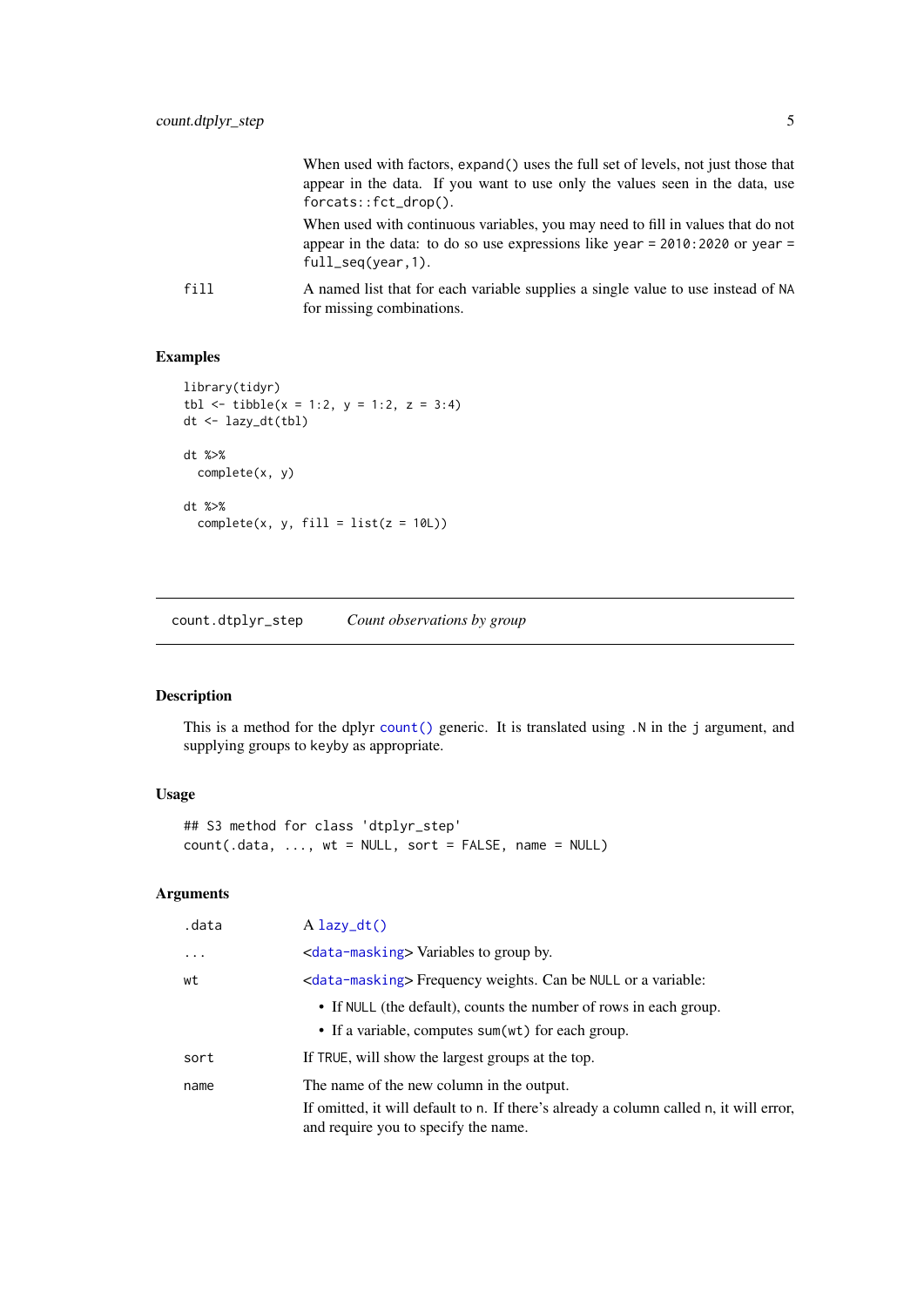```
library(dplyr, warn.conflicts = FALSE)
dt <- lazy_dt(dplyr::starwars)
dt %>% count(species)
dt %>% count(species, sort = TRUE)
dt %>% count(species, wt = mass, sort = TRUE)
```
distinct.dtplyr\_step *Subset distinct/unique rows*

### Description

This is a method for the dplyr [distinct\(\)](#page-0-0) generic. It is translated to [data.table::unique.data.table\(\)](#page-0-0).

## Usage

## S3 method for class 'dtplyr\_step' distinct(.data, ..., .keep\_all = FALSE)

#### Arguments

| .data     | $A$ lazy_dt()                                                                                                                                                                                                                        |
|-----------|--------------------------------------------------------------------------------------------------------------------------------------------------------------------------------------------------------------------------------------|
| $\cdot$   | <data-masking> Optional variables to use when determining uniqueness. If<br/>there are multiple rows for a given combination of inputs, only the first row will<br/>be preserved. If omitted, will use all variables.</data-masking> |
| .keep_all | If TRUE, keep all variables in . data. If a combination of is not distinct, this<br>keeps the first row of values.                                                                                                                   |

## Examples

```
library(dplyr, warn.conflicts = FALSE)
df <- lazy_dt(data.frame(
 x = sample(10, 100, replace = TRUE),y = sample(10, 100, replace = TRUE))df %>% distinct(x)
df %>% distinct(x, y)
df %>% distinct(x, .keep_all = TRUE)
```
<span id="page-5-0"></span>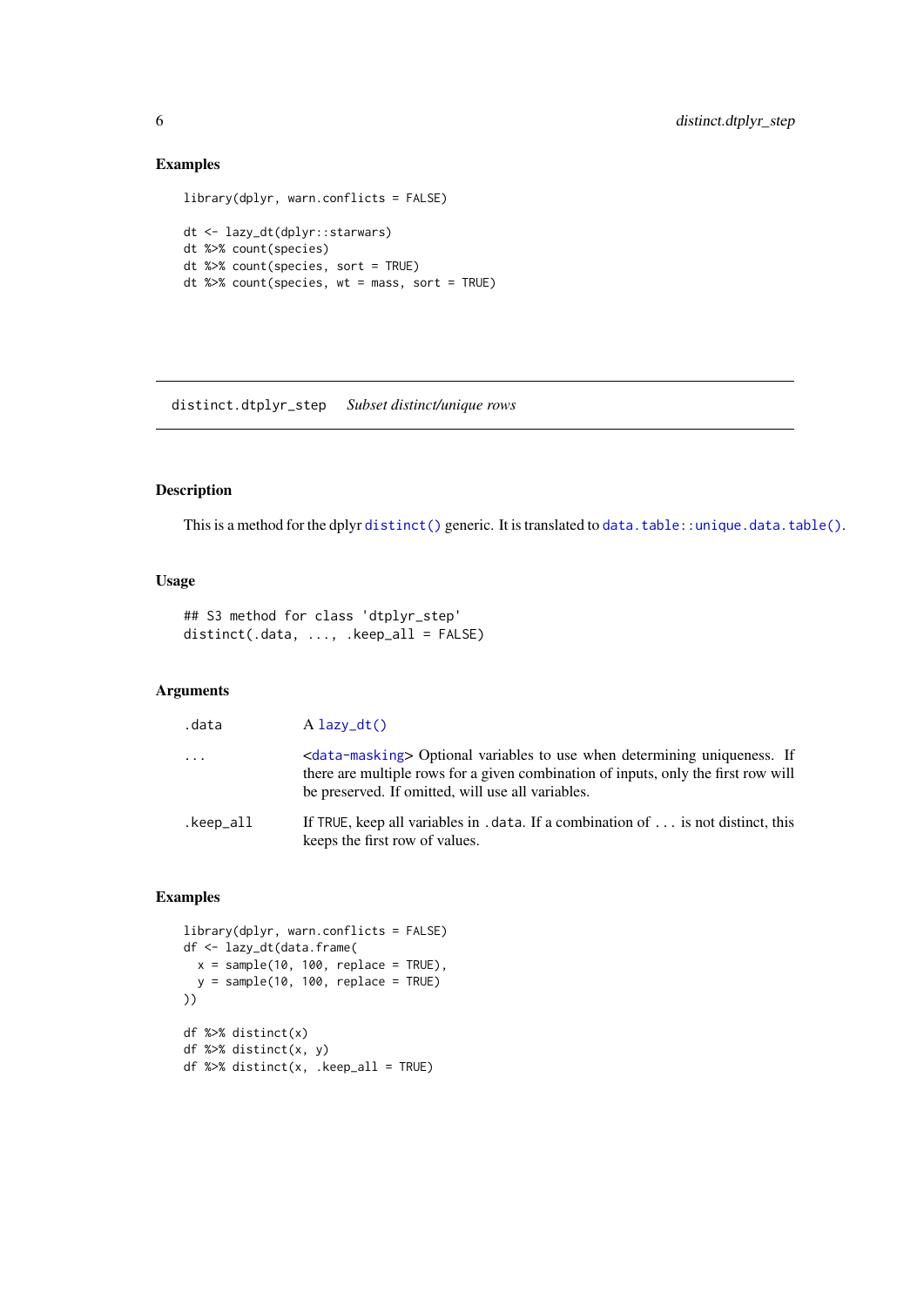<span id="page-6-0"></span>drop\_na.dtplyr\_step *Drop rows containing missing values*

## Description

This is a method for the tidyr drop\_na() generic. It is translated to data.table::na.omit()

#### Usage

```
## S3 method for class 'dtplyr_step'
drop_na(data, ...)
```
## Arguments

| data     | $A$ lazy_dt().                                                     |
|----------|--------------------------------------------------------------------|
| $\cdots$ | <tidy-select> Columns to inspect for missing values.</tidy-select> |

## Examples

```
library(dplyr)
library(tidyr)
dt <- lazy_dt(tibble(x = c(1, 2, NA), y = c("a", NA, "b")))
dt %>% drop_na()
dt %>% drop_na(x)
vars \langle - "y"
dt %>% drop_na(x, any_of(vars))
```
expand.dtplyr\_step *Expand data frame to include all possible combinations of values.*

## Description

This is a method for the tidyr expand() generic. It is translated to [data.table::CJ\(\)](#page-0-0).

## Usage

```
## S3 method for class 'dtplyr_step'
expand(data, ..., .name_repair = "check_unique")
```
#### Arguments

| data                    | $A$ lazy_dt().                                                                                                                                                              |
|-------------------------|-----------------------------------------------------------------------------------------------------------------------------------------------------------------------------|
| $\cdot$ $\cdot$ $\cdot$ | Specification of columns to expand. Columns can be atomic vectors or lists.                                                                                                 |
|                         | • To find all unique combinations of x, y and z, including those not present in<br>the data, supply each variable as a separate argument: $\exp(\text{df} \cdot x, y, z)$ . |

• To find only the combinations that occur in the data, use nesting: expand(df,nesting(x,y,z)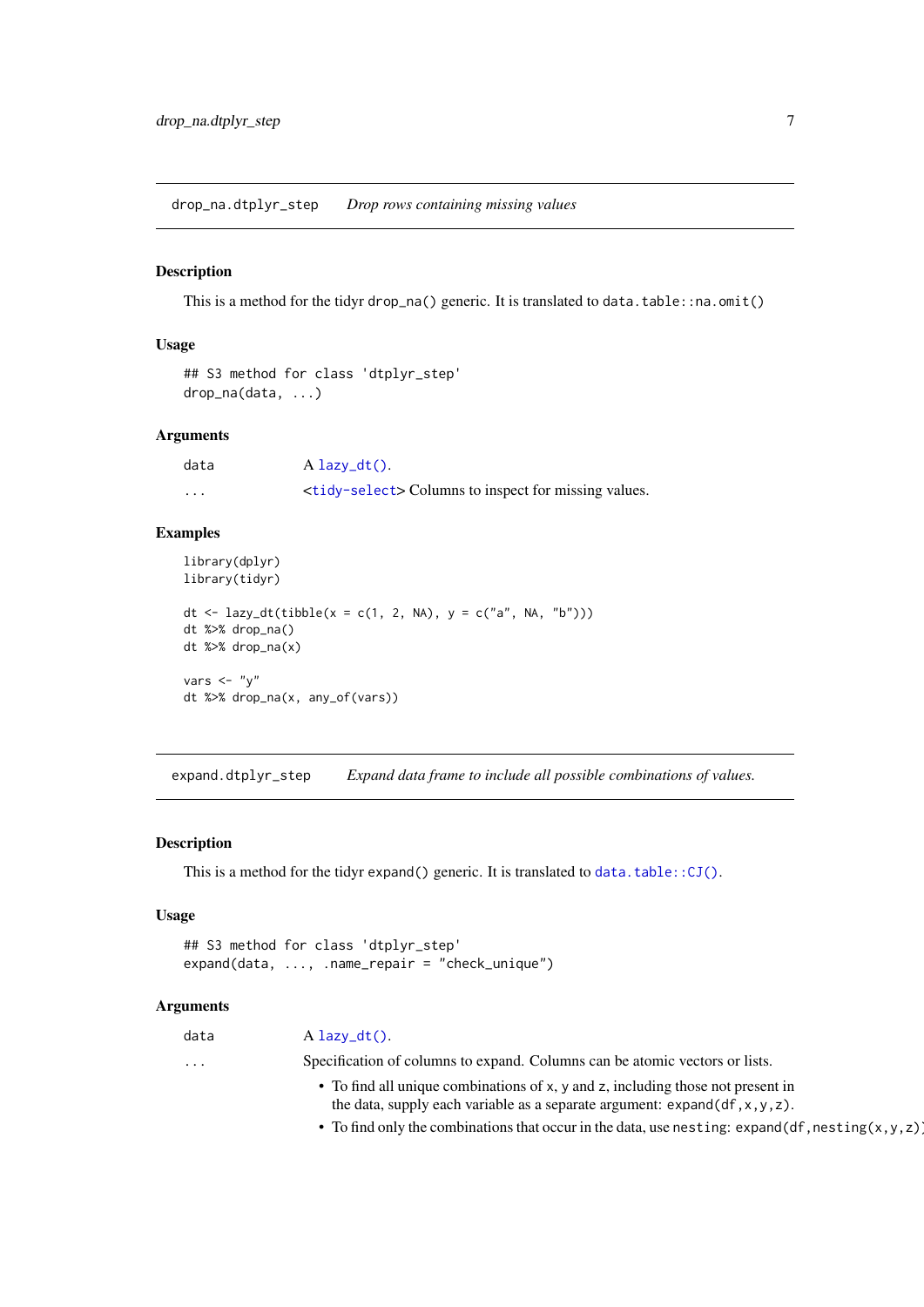• You can combine the two forms. For example, expand(df,nesting(school\_id,student\_id), would produce a row for each present school-student combination for all possible dates.

Unlike the data.frame method, this method does not use the full set of levels, just those that appear in the data.

When used with continuous variables, you may need to fill in values that do not appear in the data: to do so use expressions like year = 2010:2020 or year = full\_seq(year,1).

.name\_repair Treatment of problematic column names:

- "minimal": No name repair or checks, beyond basic existence,
- "unique": Make sure names are unique and not empty,
- "check\_unique": (default value), no name repair, but check they are unique,
- "universal": Make the names unique and syntactic
- a function: apply custom name repair (e.g., .name\_repair = make.names for names in the style of base R).
- A purrr-style anonymous function, see [rlang::as\\_function\(\)](#page-0-0)

This argument is passed on as repair to [vctrs::vec\\_as\\_names\(\)](#page-0-0). See there for more details on these terms and the strategies used to enforce them.

#### Examples

library(tidyr)

```
fruits <- lazy_dt(tibble(
  type = c("apple", "orange", "apple", "orange", "orange", "orange"),
  year = c(2010, 2010, 2012, 2010, 2010, 2012),
  size = factor(
    c("XS", "S", "M", "S", "S", "M"),
    levels = c("XS", "S", "M", "L")),
  weights = rnorm(6, as.numeric(size) + 2)))
# All possible combinations ---------------------------------------
# Note that only present levels of the factor variable `size` are retained.
fruits %>% expand(type)
fruits %>% expand(type, size)
# This is different from the data frame behaviour:
fruits %>% dplyr::collect() %>% expand(type, size)
# Other uses -------------------------------------------------------
fruits %>% expand(type, size, 2010:2012)
# Use `anti_join()` to determine which observations are missing
all <- fruits %>% expand(type, size, year)
all
all %>% dplyr::anti_join(fruits)
# Use with `right_join()` to fill in missing rows
fruits %>% dplyr::right_join(all)
```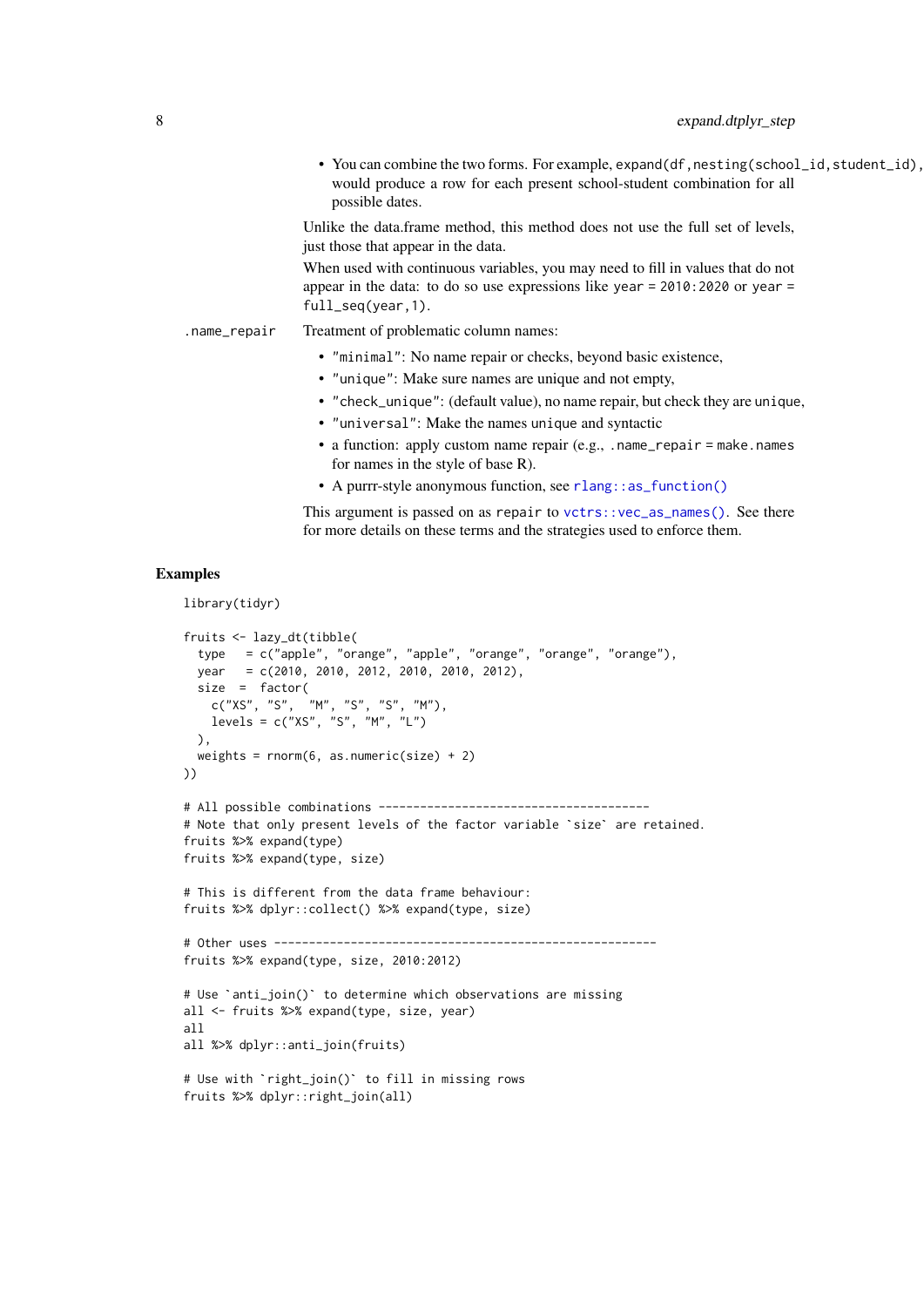<span id="page-8-0"></span>fill.dtplyr\_step *Fill in missing values with previous or next value*

## Description

This is a method for the tidyr fill() generic. It is translated to [data.table::nafill\(\)](#page-0-0). Note that data.table::nafill() currently only works for integer and double columns.

## Usage

```
## S3 method for class 'dtplyr_step'
fill(data, ..., .direction = c("down", "up", "downup", "updown")
```
#### Arguments

| data       | A data frame.                                                                                                                                                              |
|------------|----------------------------------------------------------------------------------------------------------------------------------------------------------------------------|
| $\ddots$   | <tidy-select> Columns to fill.</tidy-select>                                                                                                                               |
| .direction | Direction in which to fill missing values. Currently either "down" (the default),<br>"up", "downup" (i.e. first down and then up) or "updown" (first up and then<br>down). |

## Examples

library(tidyr)

```
# Value (year) is recorded only when it changes
sales <- lazy_dt(tibble::tribble(
  ~quarter, ~year, ~sales,
  "Q1", 2000, 66013,
  "Q2", NA, 69182,<br>"Q3", NA, 53175,
  "Q3", NA, 53175,<br>"Q4", NA, 21001,
              NA, 21001,
  "Q1", 2001, 46036,
  "Q2", NA, 58842,<br>"Q3", NA, 44568,
              NA, 44568,
  "Q4", NA, 50197,<br>"Q1", 2002, 39113,
  "Q1", 2002, 39113,<br>"02". NA, 41668,
  "Q2", NA, 41668,<br>"03". NA, 30144,
  "Q3", NA, 30144,<br>"Q4", NA, 52897,
              NA, 52897,
  "Q1", 2004, 32129,
  "Q2", NA, 67686,<br>"Q3", NA, 31768,
              NA, 31768,
  "Q4", NA, 49094
```

```
))
```
# `fill()` defaults to replacing missing data from top to bottom sales %>% fill(year)

# Value (n\_squirrels) is missing above and below within a group squirrels <- lazy\_dt(tibble::tribble( ~group, ~name, ~role, ~n\_squirrels,<br>1, "Sam", "Observer", NA, 1, "Sam", "Observer", NA,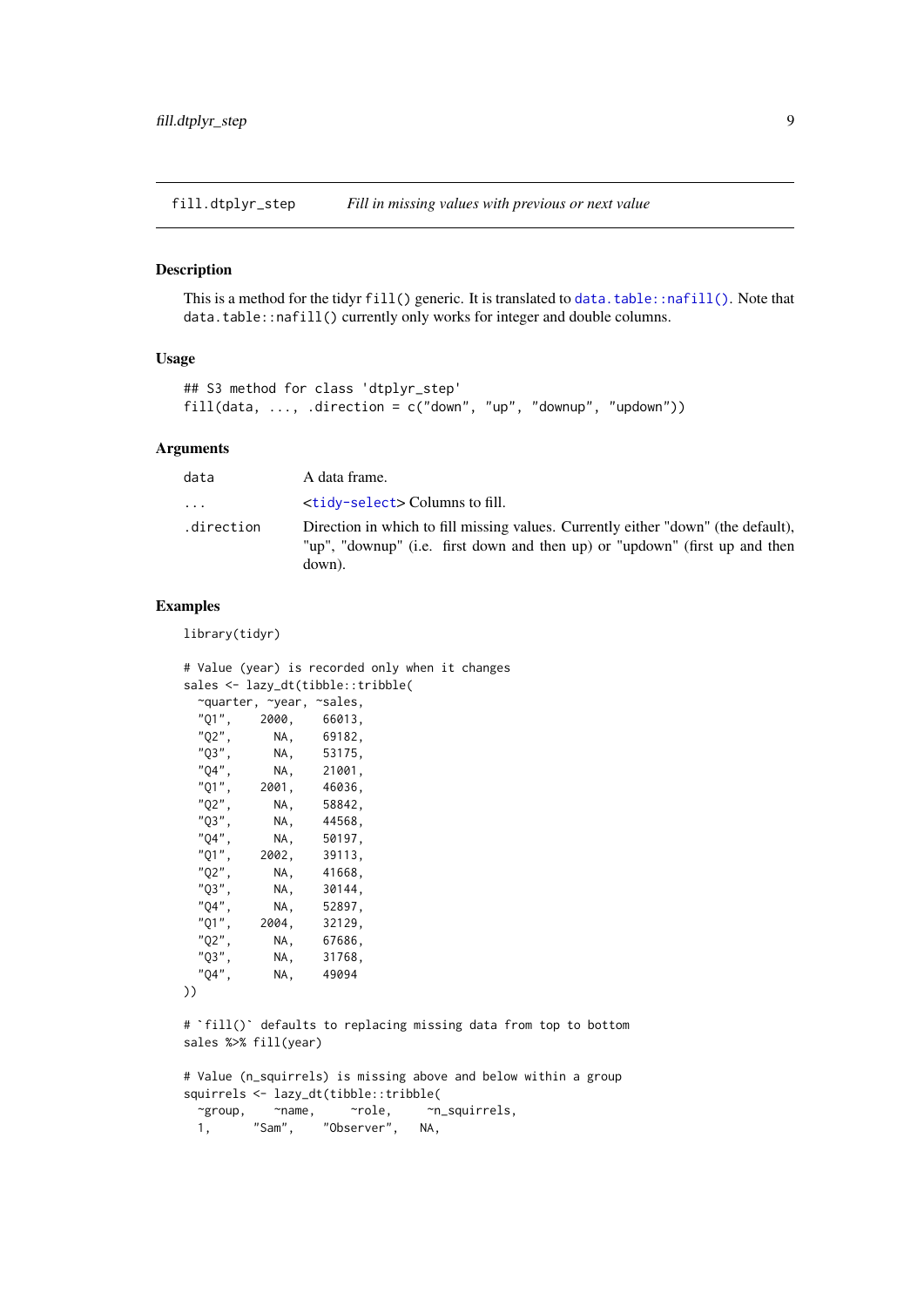```
1, "Mara", "Scorekeeper", 8,
  1, "Jesse", "Observer", NA,
  1, "Tom", "Observer", NA,<br>2, "Mike", "Observer", NA,
  2, "Mike", "Observer", NA,<br>2. "Rachael", "Observer", NA,
  2, "Rachael", "Observer", NA,
  2, "Sydekea", "Scorekeeper", 14,<br>2. "Gabriela", "Observer", NA,
  2, "Gabriela", "Observer", NA,
  3, "Derrick", "Observer", NA,
  3, "Kara", "Scorekeeper", 9,
  3, "Emily", "Observer", NA,<br>3, "Emily", "Observer", NA,<br>3, "Danielle", "Observer", NA
  3, "Danielle", "Observer", NA
))
# The values are inconsistently missing by position within the group
# Use .direction = "downup" to fill missing values in both directions
squirrels %>%
  dplyr::group_by(group) %>%
  fill(n_squirrels, .direction = "downup") %>%
  dplyr::ungroup()
# Using `.direction = "updown"` accomplishes the same goal in this example
```
filter.dtplyr\_step *Subset rows using column values*

## Description

This is a method for the dplyr [arrange\(\)](#page-0-0) generic. It is translated to the i argument of [.data.table

## Usage

## S3 method for class 'dtplyr\_step' filter(.data, ..., .preserve = FALSE)

## Arguments

| .data     | $A$ lazy_dt().                                                                                                                                                                                                                                                                         |
|-----------|----------------------------------------------------------------------------------------------------------------------------------------------------------------------------------------------------------------------------------------------------------------------------------------|
| $\cdots$  | <data-masking> Expressions that return a logical value, and are defined in<br/>terms of the variables in . data. If multiple expressions are included, they are<br/>combined with the &amp; operator. Only rows for which all conditions evaluate to<br/>TRUE are kept.</data-masking> |
| .preserve | Ignored                                                                                                                                                                                                                                                                                |

#### Examples

library(dplyr, warn.conflicts = FALSE)

```
dt <- lazy_dt(mtcars)
dt %>% filter(cyl == 4)
dt %>% filter(vs, am)
dt %>%
 group_by(cyl) %>%
  filter(mpg > mean(mpg))
```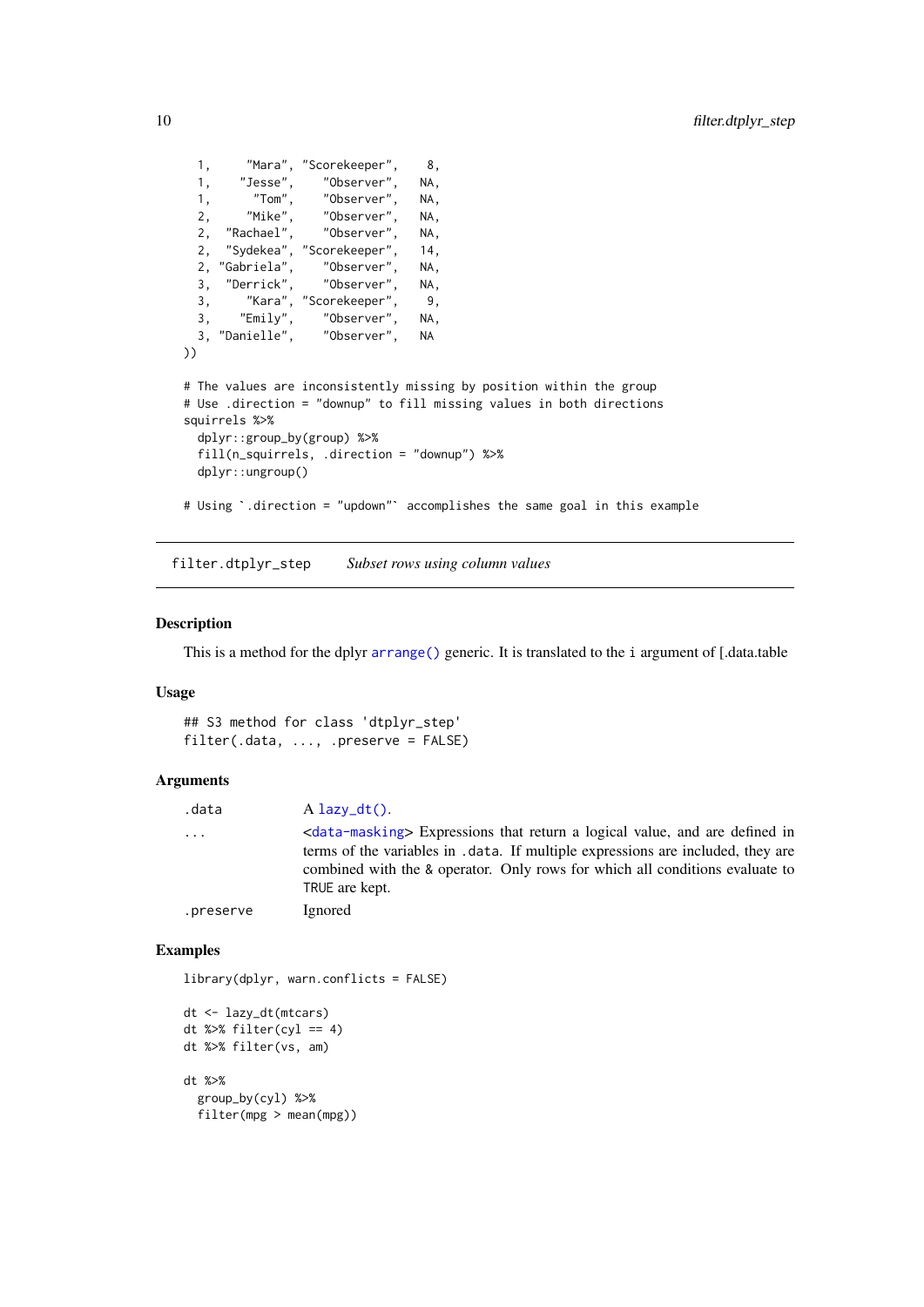<span id="page-10-0"></span>group\_by.dtplyr\_step *Group and ungroup*

#### Description

These are methods for dplyr's [group\\_by\(\)](#page-0-0) and [ungroup\(\)](#page-0-0) generics. Grouping is translated to the either keyby and by argument of [.data.table depending on the value of the arrange argument.

## Usage

```
## S3 method for class 'dtplyr_step'
group_by(.data, ..., .add = FALSE, add = deprecated(), arrange = TRUE)
## S3 method for class 'dtplyr_step'
ungroup(.data, ...)
```
## Arguments

| .data     | $A$ lazy_dt()                                                                                                                                                                                                                                                                                                                                    |
|-----------|--------------------------------------------------------------------------------------------------------------------------------------------------------------------------------------------------------------------------------------------------------------------------------------------------------------------------------------------------|
| $\ddots$  | In $group_by()$ , variables or computations to group by. Computations are always<br>done on the ungrouped data frame. To perform computations on the grouped<br>data, you need to use a separate mutate() step before the group_by(). Compu-<br>tations are not allowed in $nest_by()$ . In ungroup(), variables to remove from<br>the grouping. |
| .add, add | When FALSE, the default, group_by() will override existing groups. To add to<br>the existing groups, use $.add = TRUE$ .<br>This argument was previously called add, but that prevented creating a new                                                                                                                                           |
|           | grouping variable called add, and conflicts with our naming conventions.                                                                                                                                                                                                                                                                         |
| arrange   | If TRUE, will automatically arrange the output of subsequent grouped opera-<br>tions by group. If FALSE, output order will be left unchanged. In the generated<br>data.table code this switches between using the keyby (TRUE) and by (FALSE)<br>arguments.                                                                                      |

#### Examples

```
library(dplyr, warn.conflicts = FALSE)
dt <- lazy_dt(mtcars)
# group_by() is usually translated to `keyby` so that the groups
# are ordered in the output
dt %>%
group_by(cyl) %>%
summarise(mpg = mean(mpg))
# use `arrange = FALSE` to instead use `by` so the original order
# or groups is preserved
dt %>%
group_by(cyl, arrange = FALSE) %>%
summarise(mpg = mean(mpg))
```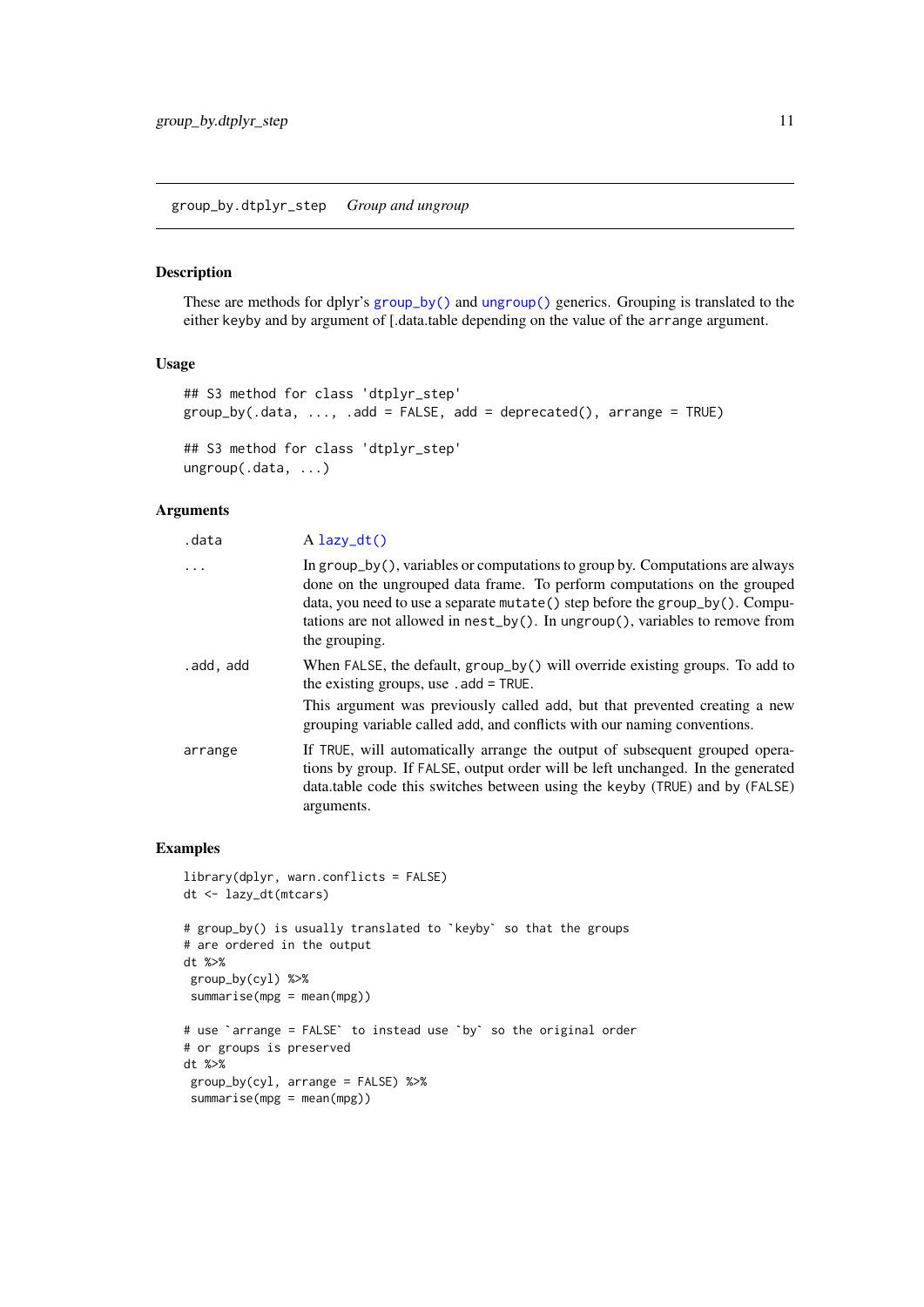<span id="page-11-0"></span>group\_modify.dtplyr\_step

*Apply a function to each group*

## Description

These are methods for the dplyr [group\\_map\(\)](#page-0-0) and [group\\_modify\(\)](#page-0-0) generics. They are both translated to [.data.table.

## Usage

```
## S3 method for class 'dtplyr_step'
group\_modify(.th1, .f, . . . , keep = FALSE)
```

```
## S3 method for class 'dtplyr_step'
group_map(.th1, .f, . . . , keep = FALSE)
```
## Arguments

| .tbl     | $A$ lazy_dt()                                                                                                                                                                                                                                                                   |
|----------|---------------------------------------------------------------------------------------------------------------------------------------------------------------------------------------------------------------------------------------------------------------------------------|
| . f      | The name of a two argument function. The first argument is passed . SD, the<br>data.table representing the current group; the second argument is passed .BY,<br>a list giving the current values of the grouping variables. The function should<br>return a list or data.table. |
| $\cdots$ | Additional arguments passed to . f                                                                                                                                                                                                                                              |
| keep     | Not supported for lazy dt.                                                                                                                                                                                                                                                      |
|          |                                                                                                                                                                                                                                                                                 |

# Value

group\_map() applies .f to each group, returning a list. group\_modify() replaces each group with the results of .f, returning a modified [lazy\\_dt\(\)](#page-13-1).

## Examples

library(dplyr)

```
dt <- lazy_dt(mtcars)
dt %>%
  group_by(cyl) %>%
  group_modify(head, n = 2L)
dt %>%
  group_by(cyl) %>%
  group_map(head, n = 2L)
```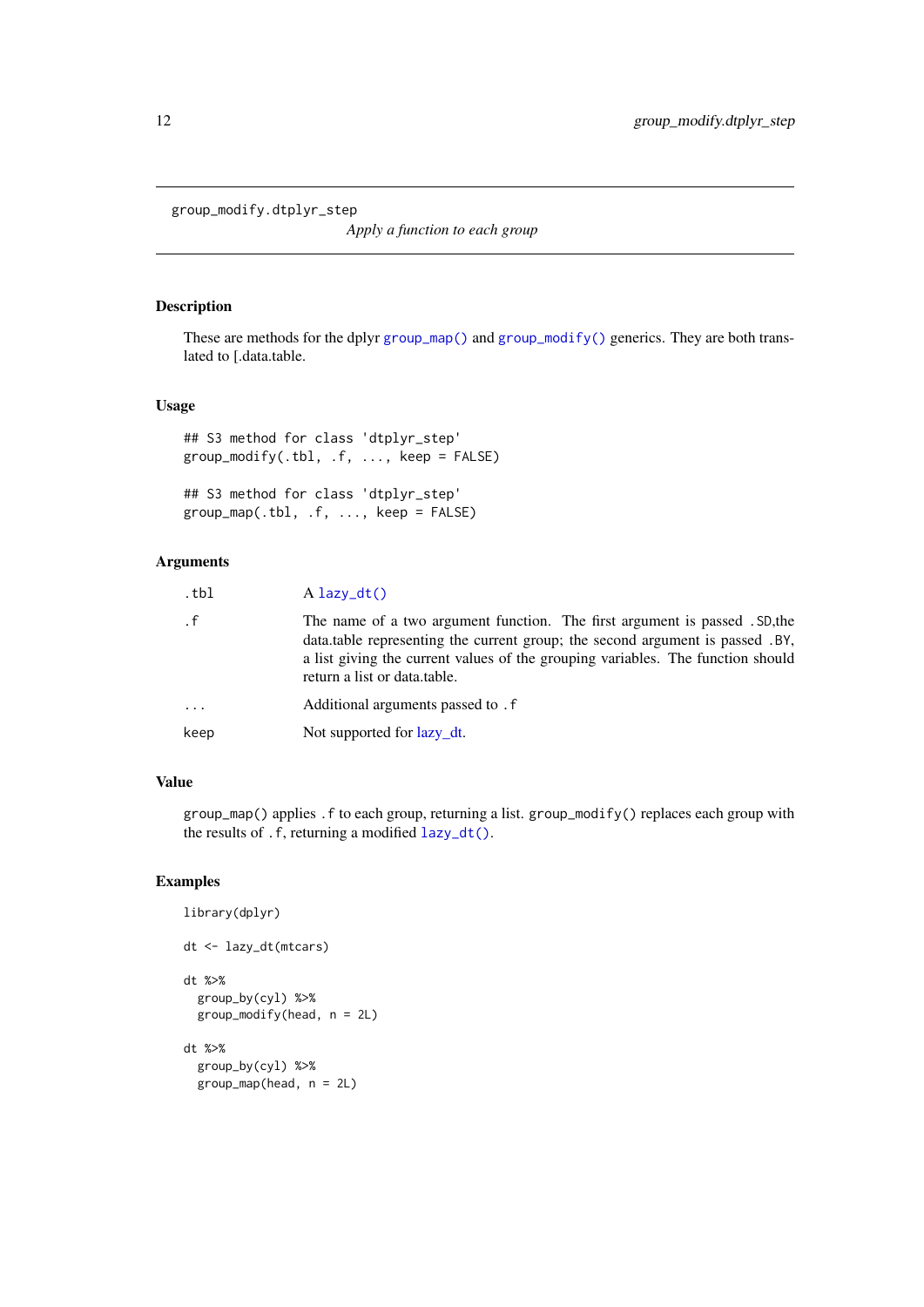## <span id="page-12-0"></span>Description

These are methods for the base generics [head\(\)](#page-0-0) and [tail\(\)](#page-0-0). They are not translated.

#### Usage

```
## S3 method for class 'dtplyr_step'
head(x, n = 6L, ...)## S3 method for class 'dtplyr_step'
tail(x, n = 6L, ...)
```
## Arguments

|          | $A$ lazy_dt()                                                                                   |
|----------|-------------------------------------------------------------------------------------------------|
| n        | Number of rows to select. Can use a negative number to instead drop rows from<br>the other end. |
| $\cdots$ | Passed on to head( $\frac{1}{\tan 1}$ ).                                                        |

#### Examples

library(dplyr, warn.conflicts = FALSE) dt  $\leftarrow$  lazy\_dt(data.frame(x = 1:10))

```
# first three rows
head(dt, 3)
# last three rows
tail(dt, 3)
# drop first three rows
tail(dt, -3)
```
intersect.dtplyr\_step *Set operations*

#### Description

These are methods for the dplyr generics [intersect\(\)](#page-0-0), [union\(\)](#page-0-0), [union\\_all\(\)](#page-0-0), and [setdiff\(\)](#page-0-0). They are translated to [data.table::fintersect\(\)](#page-0-0), [data.table::funion\(\)](#page-0-0), and [data.table::fsetdiff\(\)](#page-0-0).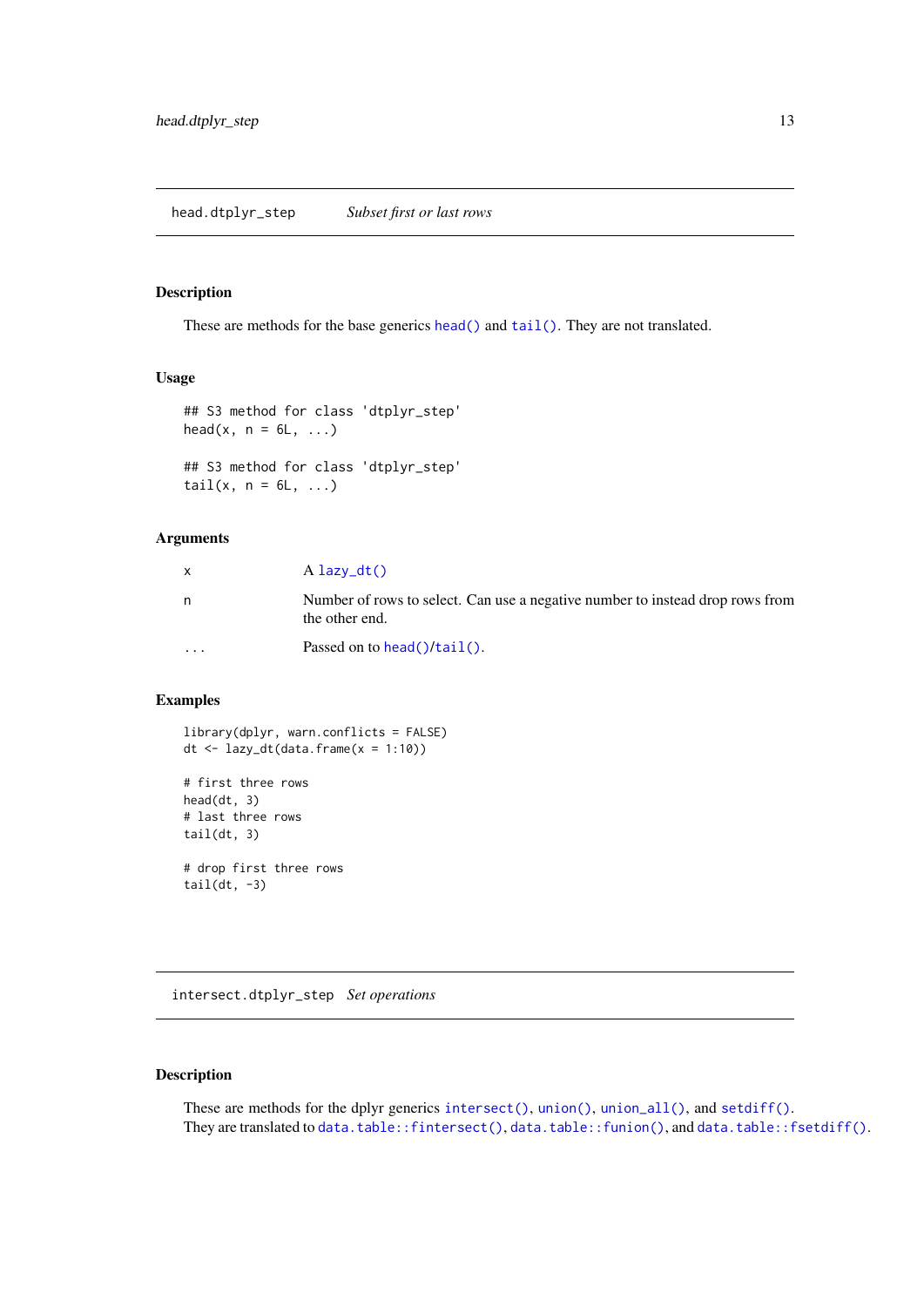#### Usage

```
## S3 method for class 'dtplyr_step'
intersect(x, y, ...)
## S3 method for class 'dtplyr_step'
union(x, y, \ldots)## S3 method for class 'dtplyr_step'
union_all(x, y, \ldots)## S3 method for class 'dtplyr_step'
setdiff(x, y, ...)
```
# Arguments

| x, y     | A pair of $lazy_d(t)$ s. |
|----------|--------------------------|
| $\cdots$ | Ignored                  |

#### Examples

```
dt1 <- lazy_dt(data.frame(x = 1:4))dt2 <- lazy_dt(data.frame(x = c(2, 4, 6)))
intersect(dt1, dt2)
union(dt1, dt2)
```
setdiff(dt1, dt2)

<span id="page-13-1"></span>lazy\_dt *Create a "lazy" data.table for use with dplyr verbs*

## Description

A lazy data.table lazy captures the intent of dplyr verbs, only actually performing computation when requested (with [collect\(\)](#page-0-0), [pull\(\)](#page-0-0), [as.data.frame\(\)](#page-0-0), [data.table::as.data.table\(\)](#page-0-0), or [tibble::as\\_tibble\(\)](#page-0-0)). This allows dtplyr to convert dplyr verbs into as few data.table expressions as possible, which leads to a high performance translation.

See vignette("translation") for the details of the translation.

## Usage

```
lazy_dt(x, name = NULL, immutable = TRUE, key_by = NULL)
```

| <b>X</b>  | A data table (or something can can be coerced to a data table).                                                                                                                                 |
|-----------|-------------------------------------------------------------------------------------------------------------------------------------------------------------------------------------------------|
| name      | Optionally, supply a name to be used in generated expressions. For expert use<br>only.                                                                                                          |
| immutable | If TRUE, x is treated as immutable and will never be modified by any code gen-<br>erated by dtplyr. Alternatively, you can set immutable = FALSE to allow dtplyr<br>to modify the input object. |

<span id="page-13-0"></span>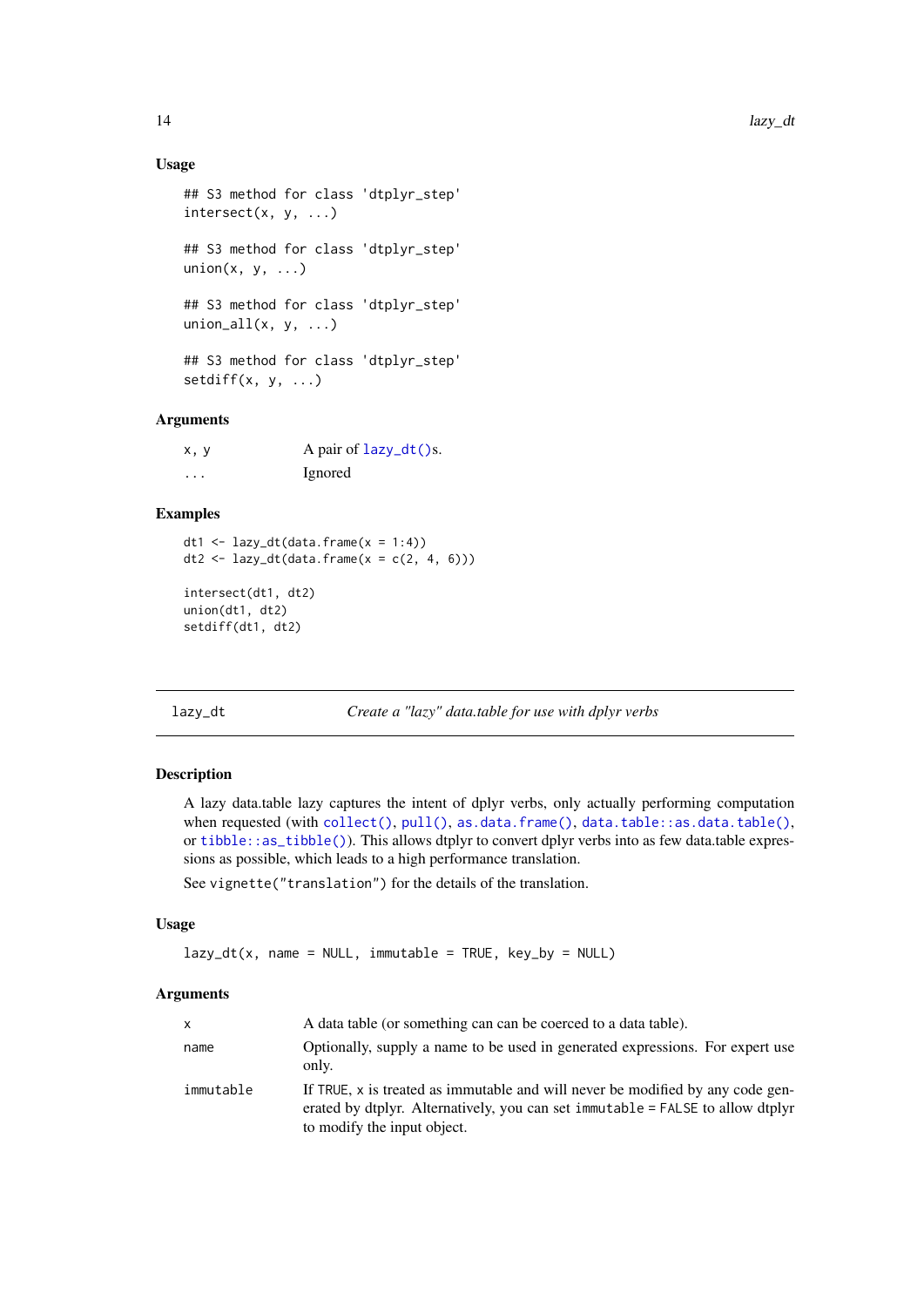<span id="page-14-0"></span> $key_by$  Set keys for data frame, using [select\(\)](#page-0-0) semantics (e.g. key\_by = c(key1, key2). This uses [data.table::setkey\(\)](#page-0-0) to sort the table and build an index. This will considerably improve performance for subsets, summaries, and joins that use the keys. See vignette("datatable-keys-fast-subset") for more details.

#### Examples

```
library(dplyr, warn.conflicts = FALSE)
```

```
# If you have a data.table, using it with any dplyr generic will
# automatically convert it to a lazy_dt object
dt \le data.table::data.table(x = 1:10, y = 10:1)
dt %>% filter(x == y)
dt %>% mutate(z = x + y)
```

```
# Note that dtplyr will avoid mutating the input data.table, so the
# previous translation includes an automatic copy(). You can avoid this
# with a manual call to lazy_dt()
dt %>%
```

```
lazy_dt(immutable = FALSE) %>%
mutate(z = x + y)
```

```
# If you have a data frame, you can use lazy_dt() to convert it to
# a data.table:
mtcars2 <- lazy_dt(mtcars)
mtcars2
mtcars2 %>% select(mpg:cyl)
mtcars2 %>% select(x = mpg, y = cyl)
mtcars2 %>% filter(cyl == 4) %>% select(mpg)
mtcars2 %>% select(mpg, cyl) %>% filter(cyl == 4)
mtcars2 %>% mutate(cyl2 = cyl * 2, cyl4 = cyl2 * 2)
mtcars2 %>% transmute(cyl2 = cyl * 2, vs2 = vs * 2)
mtcars2 %>% filter(cyl == 8) %>% mutate(cyl2 = cyl * 2)
```

```
# Learn more about translation in vignette("translation")
by_cyl <- mtcars2 %>% group_by(cyl)
by_cyl %>% summarise(mpg = mean(mpg))
by_cyl %>% mutate(mpg = mean(mpg))
by_cyl %>%
  filter(mpg < mean(mpg)) %>%
  summarise(hp = mean(hp))
```
left\_join.dtplyr\_step *Join data tables*

#### Description

These are methods for the dplyr generics [left\\_join\(\)](#page-0-0), [right\\_join\(\)](#page-0-0), [inner\\_join\(\)](#page-0-0), [full\\_join\(\)](#page-0-0), [anti\\_join\(\)](#page-0-0), and [semi\\_join\(\)](#page-0-0). Left, right, inner, and anti join are translated to the [.data.table equivalent, full joins to [data.table::merge.data.table\(\)](#page-0-0). Left, right, and full joins are in some cases followed by calls to [data.table::setcolorder\(\)](#page-0-0) and [data.table::setnames\(\)](#page-0-0) to ensure that column order and names match dplyr conventions. Semi-joins don't have a direct data.table equivalent.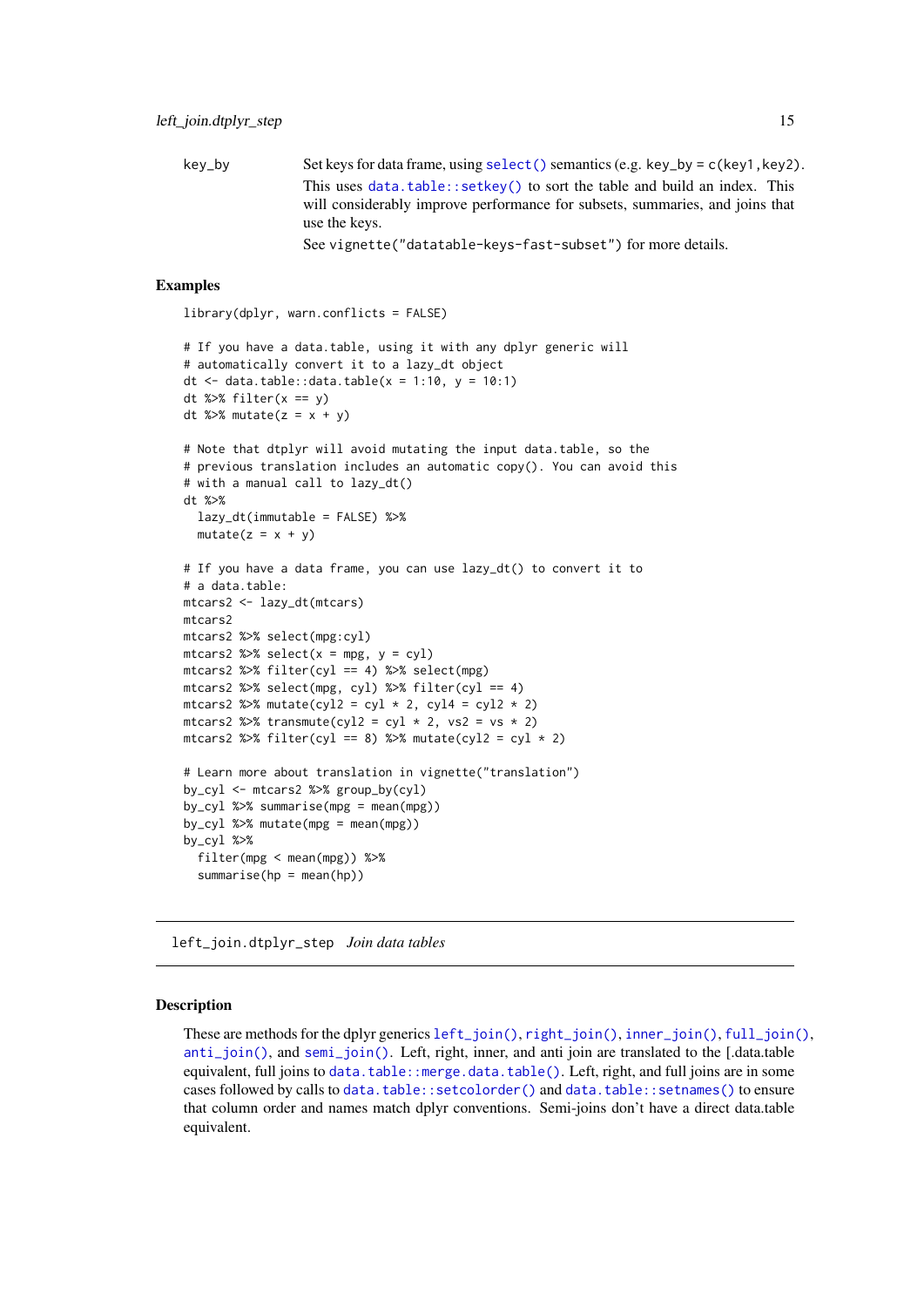#### <span id="page-15-0"></span>Usage

```
## S3 method for class 'dtplyr_step'
left\_join(x, y, ..., by = NULL, copy = FALSE, suffix = c("x", "y"))
```
## Arguments

| x, y      | A pair of $lazy_d(t)$ s.                                                                                                                                                                                                                                                                           |
|-----------|----------------------------------------------------------------------------------------------------------------------------------------------------------------------------------------------------------------------------------------------------------------------------------------------------|
| $\ddotsc$ | Other parameters passed onto methods.                                                                                                                                                                                                                                                              |
| by        | A character vector of variables to join by.                                                                                                                                                                                                                                                        |
|           | If NULL, the default, $*$ _join() will perform a natural join, using all variables in<br>common across x and y. A message lists the variables so that you can check<br>they're correct; suppress the message by supplying by explicitly.                                                           |
|           | To join by different variables on $x$ and $y$ , use a named vector. For example, by =<br>$c("a" = "b")$ will match $x$ \$a to $y$ \$b.                                                                                                                                                             |
|           | To join by multiple variables, use a vector with length $> 1$ . For example, by =<br>c("a", "b") will match x\$a to y\$a and x\$b to y\$b. Use a named vector to match<br>different variables in x and y. For example, by = $c("a" = "b", "c" = "d")$ will<br>match x\$a to y\$b and x\$c to y\$d. |
|           | To perform a cross-join, generating all combinations of x and y, use by = character().                                                                                                                                                                                                             |
| copy      | If x and y are not from the same data source, and copy is TRUE, then y will be<br>copied into the same src as x. This allows you to join tables across srcs, but it is<br>a potentially expensive operation so you must opt into it.                                                               |
| suffix    | If there are non-joined duplicate variables in x and y, these suffixes will be added<br>to the output to disambiguate them. Should be a character vector of length 2.                                                                                                                              |

### Examples

library(dplyr, warn.conflicts = FALSE)

```
band_dt <- lazy_dt(dplyr::band_members)
instrument_dt <- lazy_dt(dplyr::band_instruments)
```

```
band_dt %>% left_join(instrument_dt)
band_dt %>% right_join(instrument_dt)
band_dt %>% inner_join(instrument_dt)
band_dt %>% full_join(instrument_dt)
band_dt %>% semi_join(instrument_dt)
band_dt %>% anti_join(instrument_dt)
```
mutate.dtplyr\_step *Create and modify columns*

## Description

This is a method for the dplyr [mutate\(\)](#page-0-0) generic. It is translated to the j argument of [.data.table, using := to modify "in place". If .before or .after is provided, the new columns are relocated with a call to [data.table::setcolorder\(\)](#page-0-0).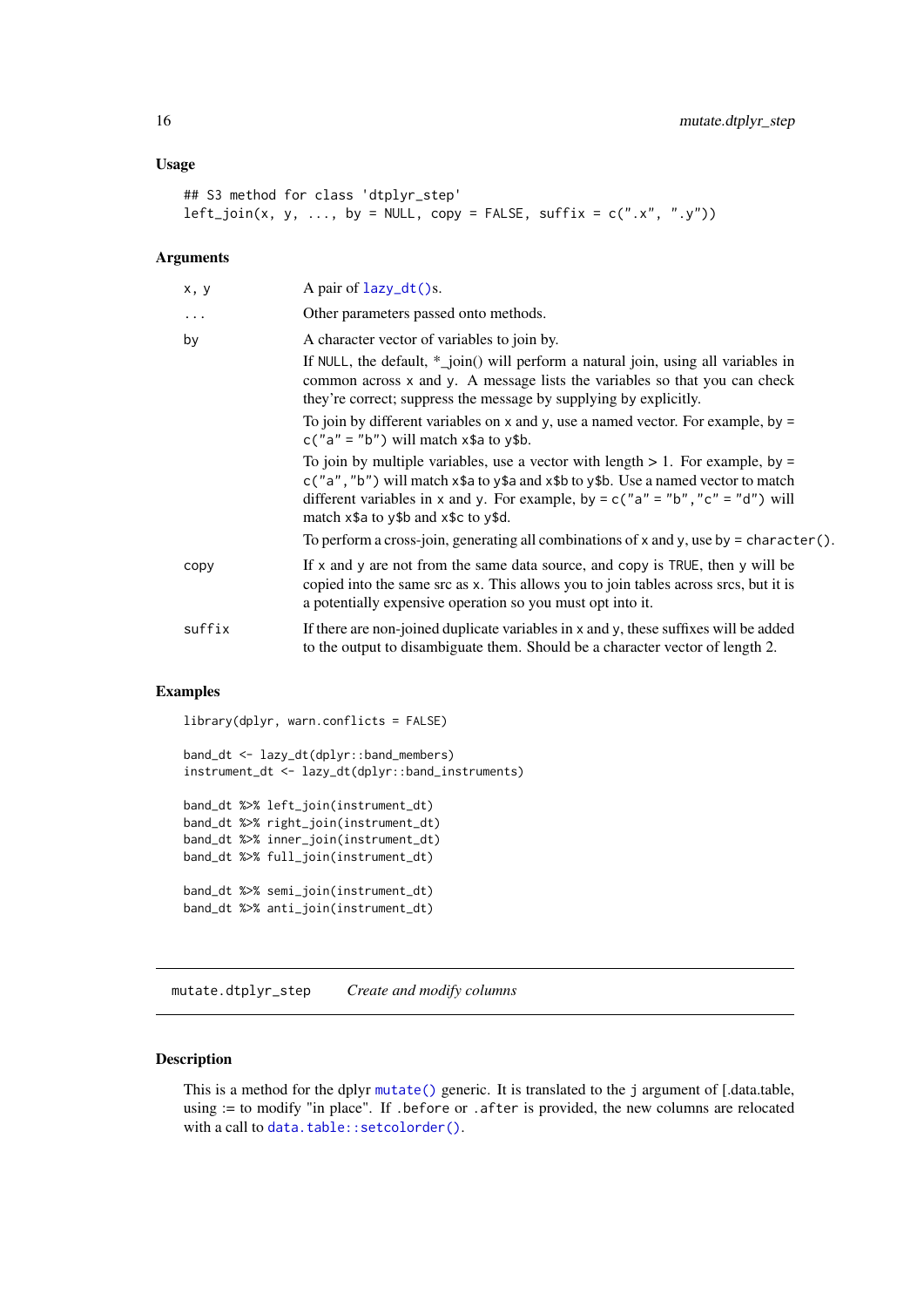#### <span id="page-16-0"></span>nest.dtplyr\_step 17

#### Usage

```
## S3 method for class 'dtplyr_step'
mutate(.data, ..., .before = NULL, .after = NULL)
```
## Arguments

.data A [lazy\\_dt\(\)](#page-13-1).

... [<data-masking>](#page-0-0) Name-value pairs. The name gives the name of the column in the output, and the value should evaluate to a vector.

.before, .after

[Experimental] <[tidy-select](#page-0-0)> Optionally, control where new columns should appear (the default is to add to the right hand side). See [relocate\(\)](#page-0-0) for more details.

#### Examples

```
library(dplyr, warn.conflicts = FALSE)
```

```
dt <- lazy_dt(data.frame(x = 1:5, y = 5:1))
dt %>%
 mutate(a = (x + y) / 2, b = sqrt(x^2 + y^2))
# It uses a more sophisticated translation when newly created variables
# are used in the same expression
dt %>%
  mutate(x1 = x + 1, x2 = x1 + 1)
```
nest.dtplyr\_step *Nest*

## Description

This is a method for the tidyr [tidyr::nest\(\)](#page-0-0) generic. It is translated using the non-nested variables in the by argument and .SD in the j argument.

## Usage

```
## S3 method for class 'dtplyr_step'
nest(.data, ..., .names_sep = NULL, .key = deprecated())
```

| .data      | A data frame.                                                                                                                                                                                                   |
|------------|-----------------------------------------------------------------------------------------------------------------------------------------------------------------------------------------------------------------|
| $\ddotsc$  | <tidy-select> Columns to nest, specified using name-variable pairs of the<br/>form <math>new_{col} = c(col1, col2, col3)</math>. The right hand side can be any valid tidy<br/>select expression.</tidy-select> |
| .names_sep | If NULL, the default, the names will be left as is. In nest(), inner names will<br>come from the former outer names; in unnest (), the new outer names will come<br>from the inner names.                       |
|            | If a string, the inner and outer names will be used together. In nest(), the<br>names of the new outer columns will be formed by pasting together the outer                                                     |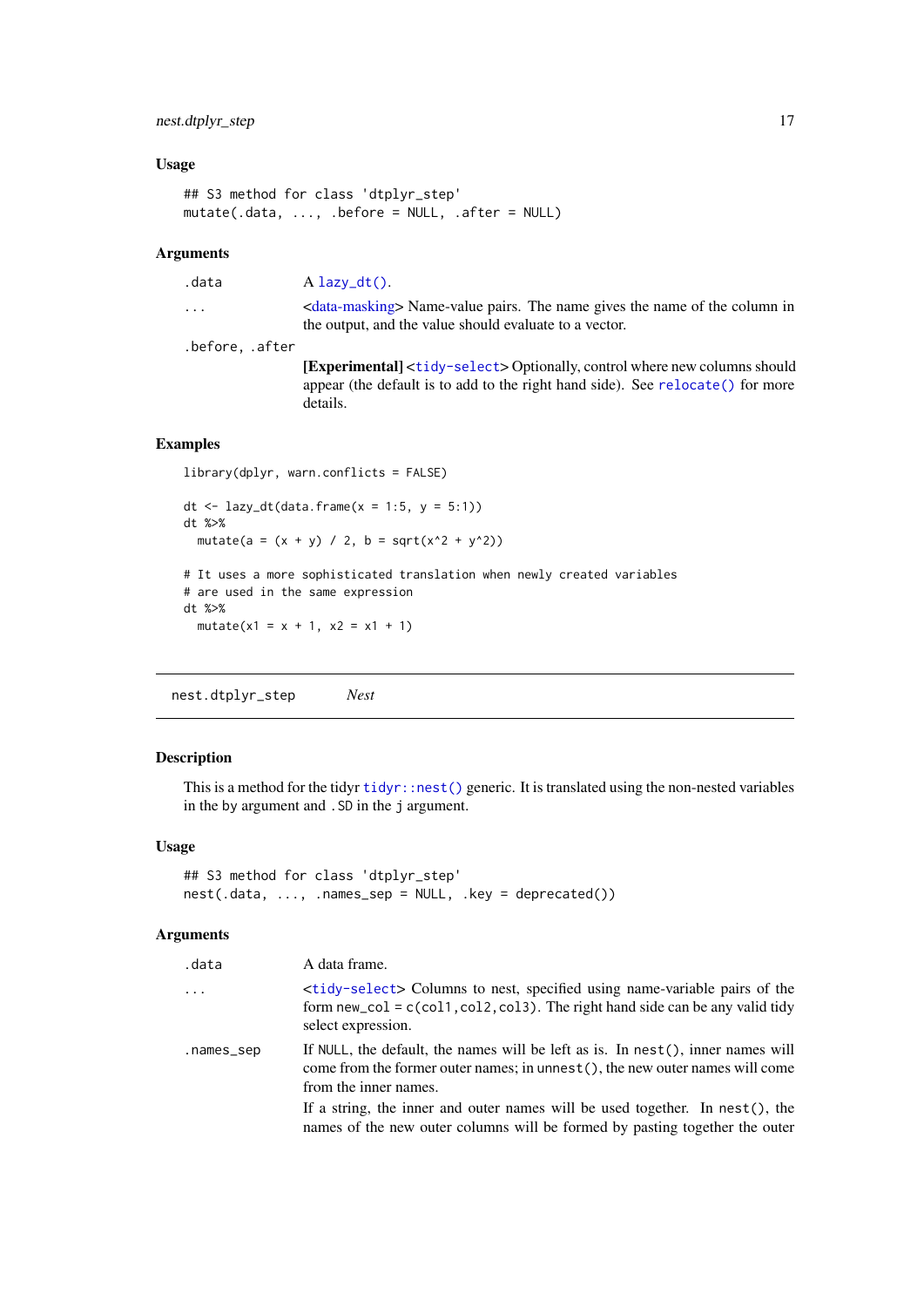<span id="page-17-0"></span>

|      | and the inner column names, separated by names_sep. In unnest(), the new<br>inner names will have the outer names (+ names_sep) automatically stripped.<br>This makes names_sep roughly symmetric between nesting and unnesting. |
|------|----------------------------------------------------------------------------------------------------------------------------------------------------------------------------------------------------------------------------------|
| .kev | Not supported.                                                                                                                                                                                                                   |
| data | $A$ lazy_dt().                                                                                                                                                                                                                   |

```
if (require("tidyr", quietly = TRUE)) {
  dt <- lazy_dt(tibble(x = c(1, 2, 1), y = c("a", "a", "b")))
 dt %>% nest(data = y)
 dt %>% dplyr::group_by(x) %>% nest()
}
```
pivot\_longer.dtplyr\_step

*Pivot data from wide to long*

#### Description

This is a method for the tidyr pivot\_longer() generic. It is translated to [data.table::melt\(\)](#page-0-0)

## Usage

```
## S3 method for class 'dtplyr_step'
pivot_longer(
  data,
  cols,
  names_to = "name",
  names_prefix = NULL,
  names_sep = NULL,
  names_pattern = NULL,
  names_ptypes = NULL,
  names_transform = NULL,
  names_repair = "check_unique",
  values_to = "value",
  values_drop_na = FALSE,
  values_ptypes = NULL,
  values_transform = NULL,
  ...
)
```

| data     | $A$ lazy_dt().                                                                                            |
|----------|-----------------------------------------------------------------------------------------------------------|
| cols     | <b><tidy-select></tidy-select></b> Columns to pivot into longer format.                                   |
| names_to | A string specifying the name of the column to create from the data stored in the<br>column names of data. |
|          | Can be a character vector, creating multiple columns, if names_sep or names_pattern                       |
|          | is provided. In this case, there are two special values you can take advantage of:                        |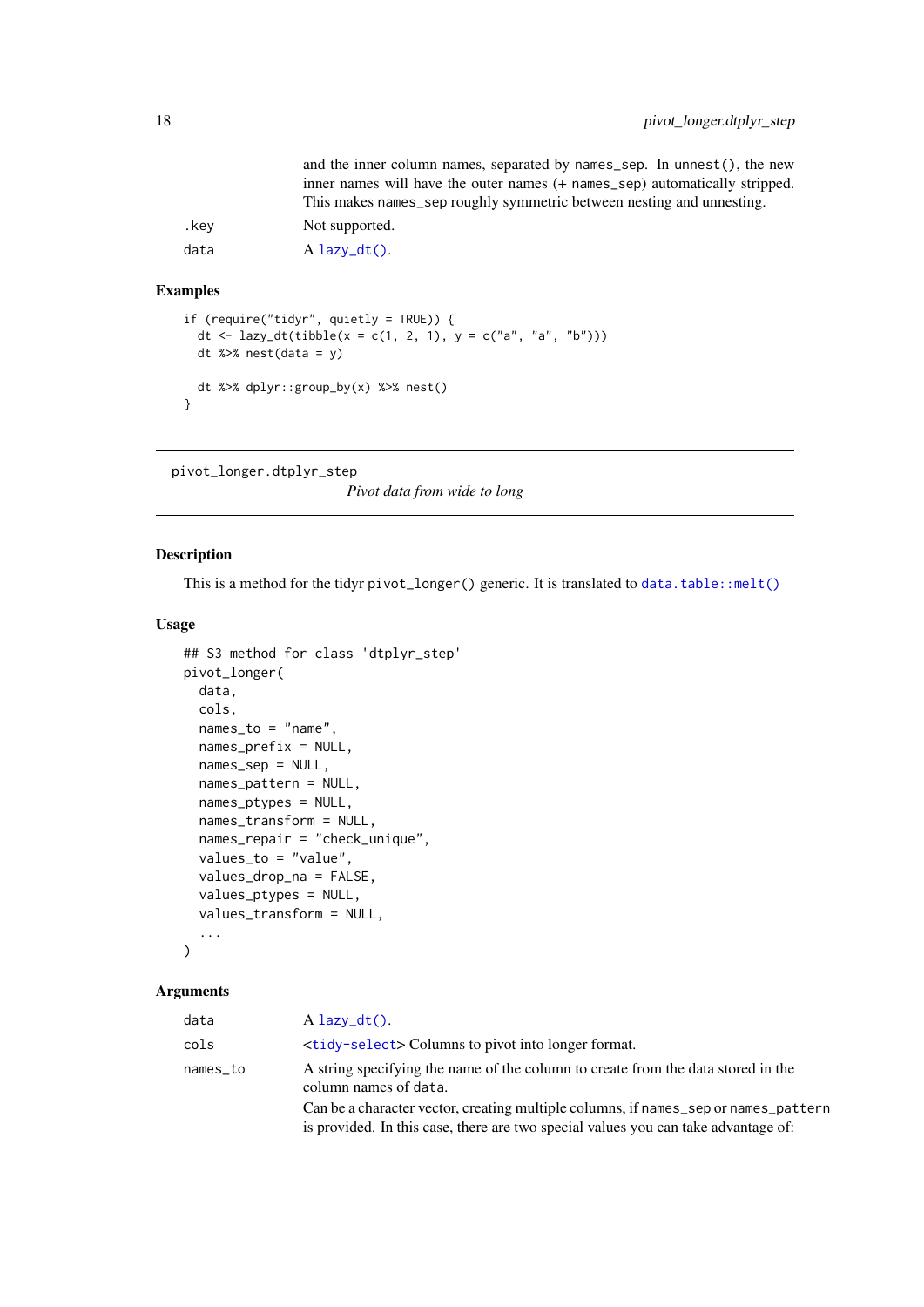- NA will discard that component of the name.
- .value indicates that component of the name defines the name of the column containing the cell values, overriding values\_to.
- names\_prefix A regular expression used to remove matching text from the start of each variable name.
- names\_sep If names\_to contains multiple values, these arguments control how the column name is broken up.
	- names\_sep takes the same specification as [separate\(\)](#page-0-0), and can either be a numeric vector (specifying positions to break on), or a single string (specifying a regular expression to split on).
	- names\_pattern takes the same specification as [extract\(\)](#page-0-0), a regular expression containing matching groups (()).

If these arguments do not give you enough control, use pivot\_longer\_spec() to create a spec object and process manually as needed.

names\_pattern If names\_to contains multiple values, these arguments control how the column name is broken up.

> names\_sep takes the same specification as [separate\(\)](#page-0-0), and can either be a numeric vector (specifying positions to break on), or a single string (specifying a regular expression to split on).

> names\_pattern takes the same specification as [extract\(\)](#page-0-0), a regular expression containing matching groups (()).

> If these arguments do not give you enough control, use pivot\_longer\_spec() to create a spec object and process manually as needed.

- names\_ptypes, names\_transform, values\_ptypes, values\_transform Not currently supported by dtplyr.
- names\_repair What happens if the output has invalid column names? The default, "check\_unique" is to error if the columns are duplicated. Use "minimal" to allow duplicates in the output, or "unique" to de-duplicated by adding numeric suffixes. See [vctrs::vec\\_as\\_names\(\)](#page-0-0) for more options.
- values\_to A string specifying the name of the column to create from the data stored in cell values. If names\_to is a character containing the special .value sentinel, this value will be ignored, and the name of the value column will be derived from part of the existing column names.
- values\_drop\_na If TRUE, will drop rows that contain only NAs in the value\_to column. This effectively converts explicit missing values to implicit missing values, and should generally be used only when missing values in data were created by its structure.

... Additional arguments passed on to methods.

## Examples

library(tidyr)

```
# Simplest case where column names are character data
relig_income_dt <- lazy_dt(relig_income)
relig_income_dt %>%
  pivot_longer(!religion, names_to = "income", values_to = "count")
# Slightly more complex case where columns have common prefix,
```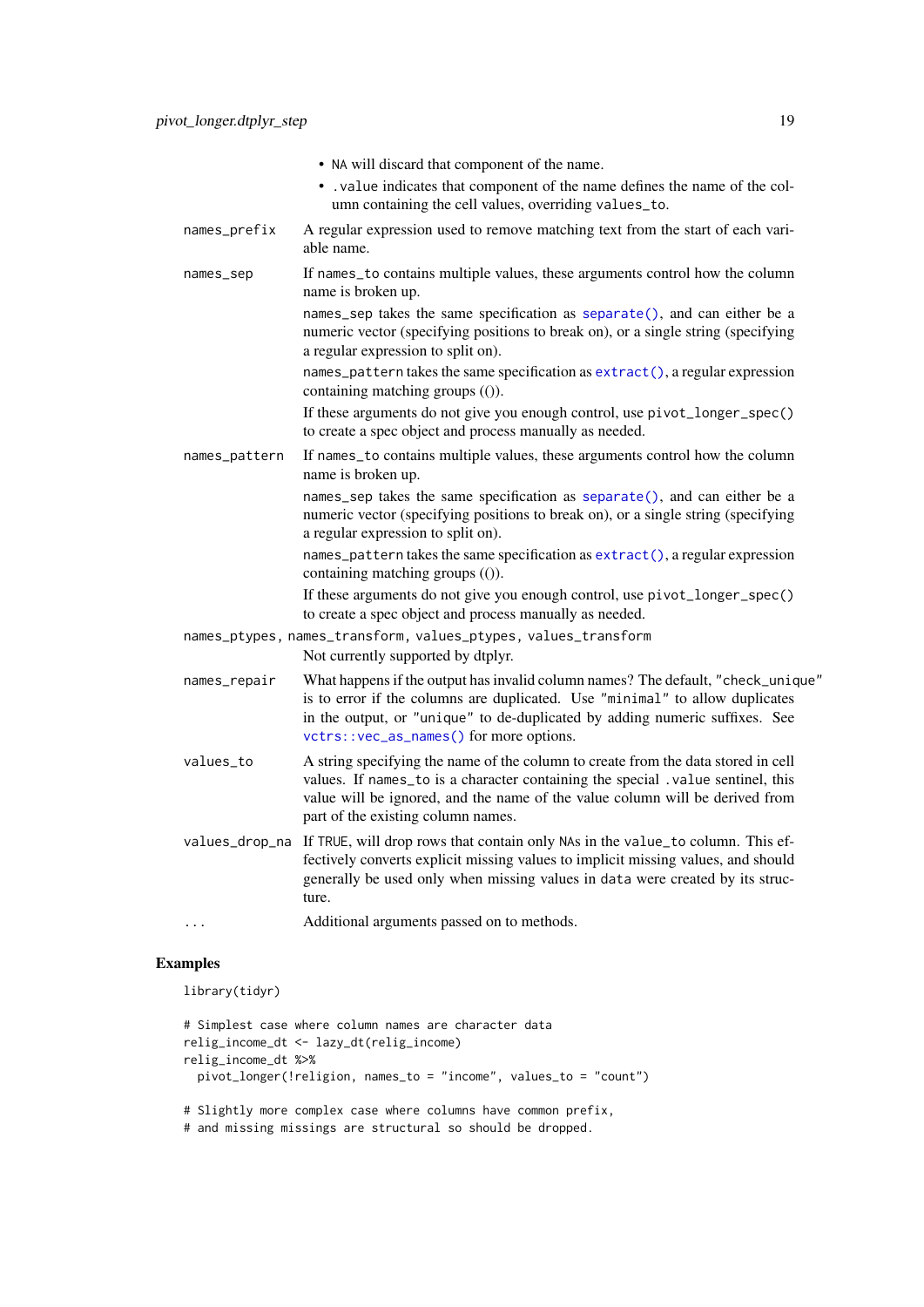```
billboard_dt <- lazy_dt(billboard)
billboard %>%
pivot_longer(
   cols = starts_with("wk"),
   names_to = "week",
  names_prefix = "wk",
   values_to = "rank",
   values_drop_na = TRUE
\lambda# Multiple variables stored in column names
lazy_dt(who) %>%
  pivot_longer(
    cols = new_sp_m014:newrel_f65,
    names_to = c("diagnosis", "gender", "age"),
    names_pattern = "new_?(.\star)_(.\cdot)(.\star)",
    values_to = "count"
  \lambda# Multiple observations per row
anscombe_dt <- lazy_dt(anscombe)
anscombe_dt %>%
pivot_longer(
   everything(),
   names_to = c("value", "set"),names_pattern = "(.)(.)"\lambda
```
pivot\_wider.dtplyr\_step

*Pivot data from long to wide*

## Description

This is a method for the tidyr  $pivot\_width()$  generic. It is translated to data.table:: $dcast()$ 

#### Usage

```
## S3 method for class 'dtplyr_step'
pivot_wider(
  data,
  id_cols = NULL,
  names_from = name,
  names_prefix = ",
  names\_sep = "''',names_glue = NULL,
  names_sort = FALSE,
  names_repair = "check_unique",
  values_from = value,
  values_fill = NULL,
  values_fn = NULL,
  ...
)
```
<span id="page-19-0"></span>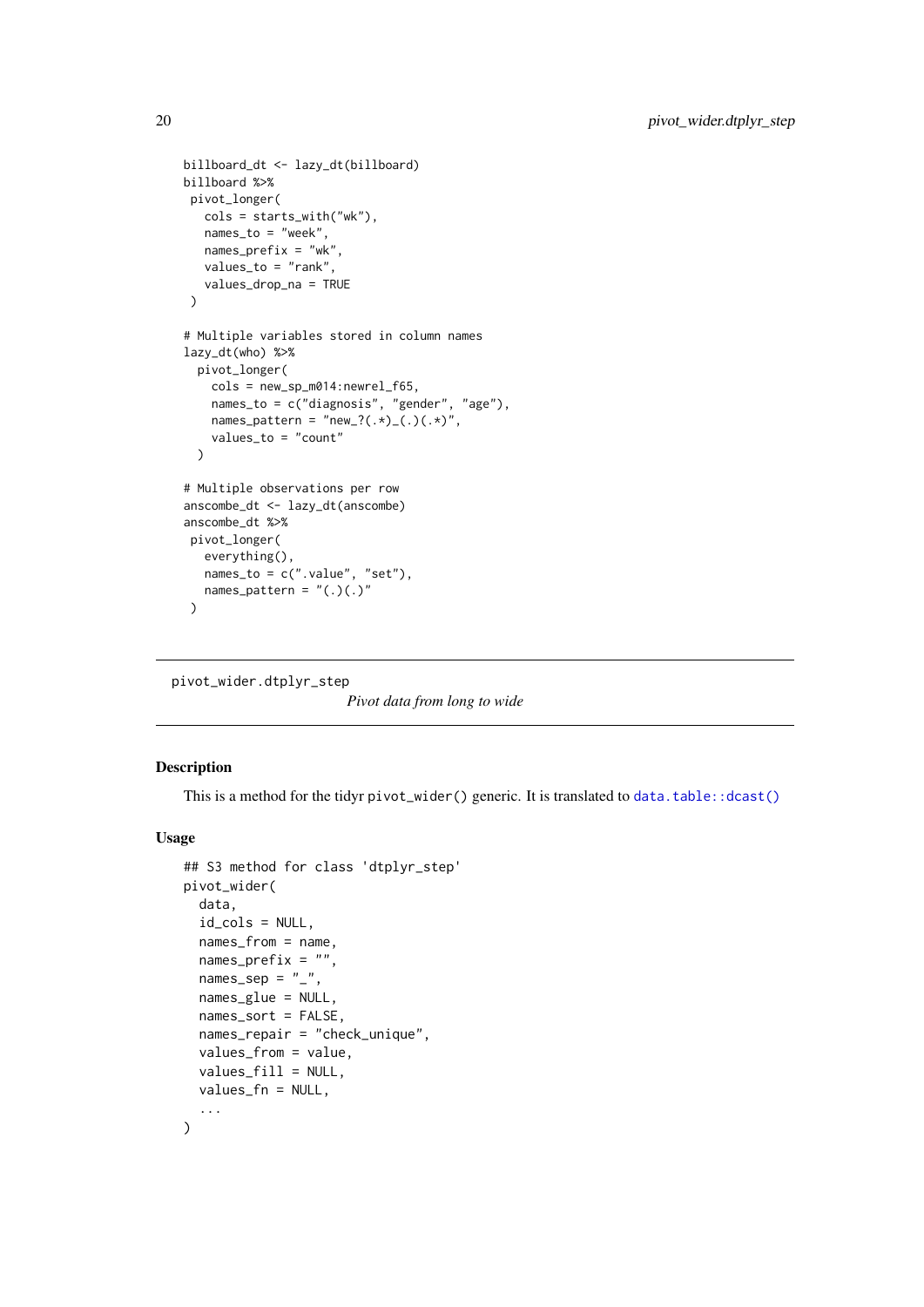## Arguments

| data         | $A$ lazy_dt().                                                                                                                                                                                                                                                                                                                        |
|--------------|---------------------------------------------------------------------------------------------------------------------------------------------------------------------------------------------------------------------------------------------------------------------------------------------------------------------------------------|
| id_cols      | <tidy-select> A set of columns that uniquely identifies each observation. De-<br/>faults to all columns in data except for the columns specified in names_from and<br/>values_from. Typically used when you have redundant variables, i.e. variables<br/>whose values are perfectly correlated with existing variables.</tidy-select> |
| names_from   | <tidy-select> A pair of arguments describing which column (or columns)<br/>to get the name of the output column (names_from), and which column (or<br/>columns) to get the cell values from (values_from).</tidy-select>                                                                                                              |
|              | If values_from contains multiple values, the value will be added to the front of<br>the output column.                                                                                                                                                                                                                                |
| names_prefix | String added to the start of every variable name. This is particularly useful<br>if names_from is a numeric vector and you want to create syntactic variable<br>names.                                                                                                                                                                |
| names_sep    | If names_from or values_from contains multiple variables, this will be used to<br>join their values together into a single string to use as a column name.                                                                                                                                                                            |
| names_glue   | Instead of names_sep and names_prefix, you can supply a glue specification<br>that uses the names_from columns (and special .value) to create custom col-<br>umn names.                                                                                                                                                               |
| names_sort   | Should the column names be sorted? If FALSE, the default, column names are<br>ordered by first appearance.                                                                                                                                                                                                                            |
| names_repair | What happens if the output has invalid column names? The default, "check_unique"<br>is to error if the columns are duplicated. Use "minimal" to allow duplicates<br>in the output, or "unique" to de-duplicated by adding numeric suffixes. See<br>vctrs::vec_as_names() for more options.                                            |
| values_from  | <tidy-select> A pair of arguments describing which column (or columns)<br/>to get the name of the output column (names_from), and which column (or<br/>columns) to get the cell values from (values_from).</tidy-select>                                                                                                              |
|              | If values_from contains multiple values, the value will be added to the front of<br>the output column.                                                                                                                                                                                                                                |
| values_fill  | Optionally, a (scalar) value that specifies what each value should be filled in<br>with when missing.                                                                                                                                                                                                                                 |
|              | This can be a named list if you want to apply different aggregations to different<br>value columns.                                                                                                                                                                                                                                   |
| values_fn    | A function, the default is length(). Note this is different behavior than tidyr:: pivot_wider().<br>which returns a list column by default.                                                                                                                                                                                           |
| $\ddotsc$    | Additional arguments passed on to methods.                                                                                                                                                                                                                                                                                            |

# Examples

library(tidyr)

```
fish_encounters_dt <- lazy_dt(fish_encounters)
fish_encounters_dt
fish_encounters_dt %>%
 pivot_wider(names_from = station, values_from = seen)
# Fill in missing values
fish_encounters_dt %>%
 pivot_wider(names_from = station, values_from = seen, values_fill = 0)
```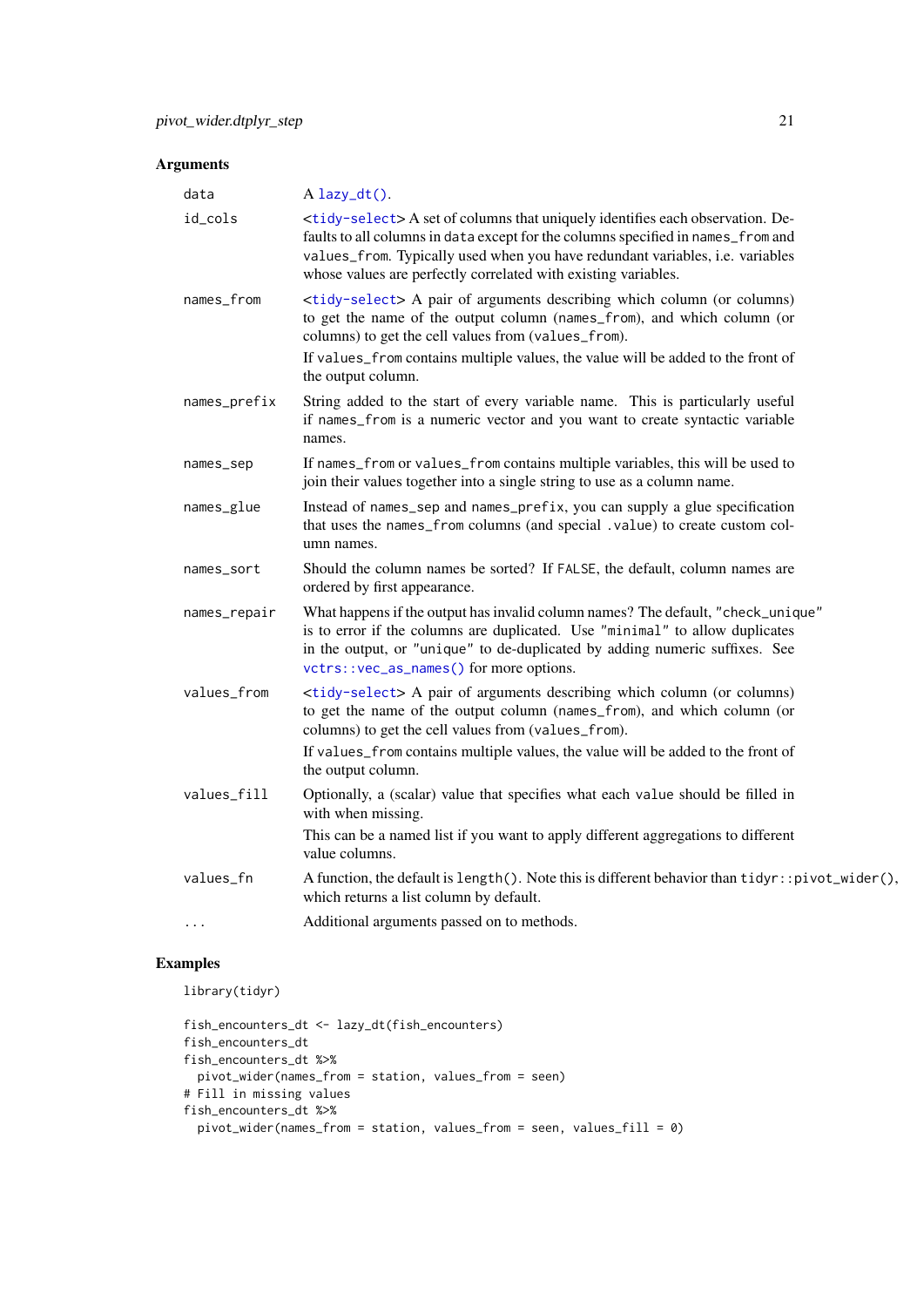```
# Generate column names from multiple variables
us_rent_income_dt <- lazy_dt(us_rent_income)
us_rent_income_dt
us_rent_income_dt %>%
  pivot_wider(names_from = variable, values_from = c(estimate, moe))
# When there are multiple `names_from` or `values_from`, you can use
# use `names_sep` or `names_glue` to control the output variable names
us rent income dt %>%
  pivot_wider(
    names_from = variable,
    names\_sep = "."values_from = c(estimate, moe)
  \lambda# Can perform aggregation with values_fn
warpbreaks_dt <- lazy_dt(as_tibble(warpbreaks[c("wool", "tension", "breaks")]))
warpbreaks_dt
warpbreaks_dt %>%
 pivot_wider(
    names_from = wool,
    values_from = breaks,
    values_fn = mean
  )
```
relocate.dtplyr\_step *Relocate variables using their names*

#### Description

This is a method for the dplyr [relocate\(\)](#page-0-0) generic. It is translated to the j argument of [.data.table.

## Usage

```
## S3 method for class 'dtplyr_step'
relocate(.data, ..., .before = NULL, .after = NULL)
```
## Arguments

| .data    | $A$ lazy_dt().                                                                                                                                             |
|----------|------------------------------------------------------------------------------------------------------------------------------------------------------------|
| $\cdots$ | <tidy-select> Columns to move.</tidy-select>                                                                                                               |
| .before  | <tidy-select>Destination of columns selected by  Supplying neither will<br/>move columns to the left-hand side; specifying both is an error.</tidy-select> |
| .after   | <tidy-select>Destination of columns selected by  Supplying neither will<br/>move columns to the left-hand side; specifying both is an error.</tidy-select> |

#### Examples

library(dplyr, warn.conflicts = FALSE)

dt  $\leftarrow$  lazy\_dt(data.frame(x = 1, y = 2, z = 3))

<span id="page-21-0"></span>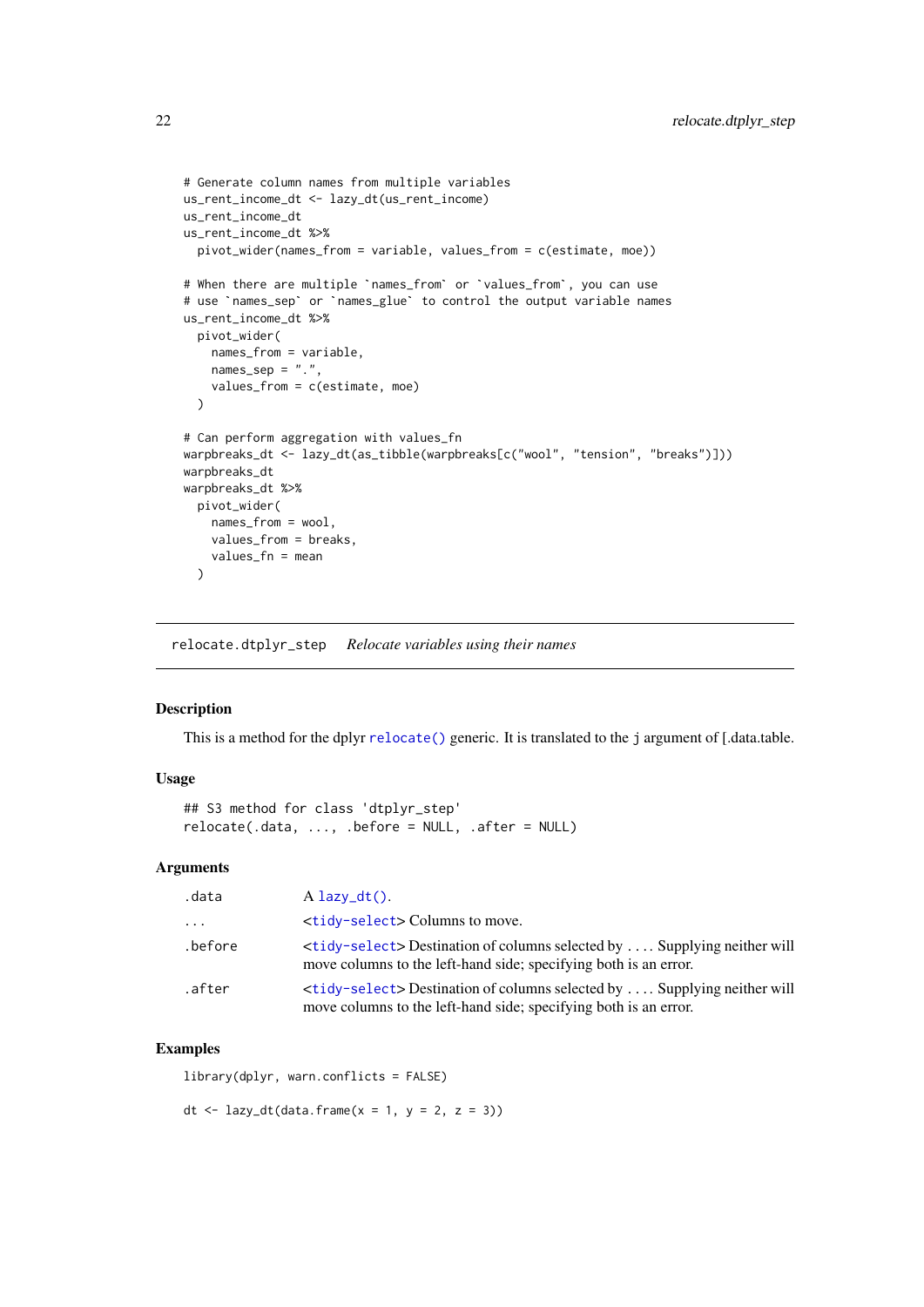<span id="page-22-0"></span>rename.dtplyr\_step 23

```
dt %>% relocate(z)
dt %>% relocate(y, .before = x)
dt %>% relocate(y, .after = y)
```
rename.dtplyr\_step *Rename columns using their names*

#### Description

These are methods for the dplyr generics [rename\(\)](#page-0-0) and [rename\\_with\(\)](#page-0-0). They are both translated to [data.table::setnames\(\)](#page-0-0).

#### Usage

```
## S3 method for class 'dtplyr_step'
rename(.data, ...)
## S3 method for class 'dtplyr_step'
rename\_with(.data, .fn, .cols = everything(), . . .)
```
#### Arguments

| .data     | $A$ lazy_dt()                                                                                                      |
|-----------|--------------------------------------------------------------------------------------------------------------------|
| $\ddotsc$ | For rename(): <tidy-select> Use new_name = old_name to rename selected<br/>variables.</tidy-select>                |
|           | For rename_with(): additional arguments passed onto . fn.                                                          |
| .fn       | A function used to transform the selected .cols. Should return a character<br>vector the same length as the input. |
| .cols     | <tidy-select> Columns to rename; defaults to all columns.</tidy-select>                                            |
|           |                                                                                                                    |

#### Examples

```
library(dplyr, warn.conflicts = FALSE)
dt \leftarrow lazy_dt(data.frame(x = 1, y = 2, z = 3))
dt %>% rename(new_x = x, new_y = y)
dt %>% rename_with(toupper)
```
replace\_na.dtplyr\_step

*Replace NAs with specified values*

#### Description

This is a method for the tidyr replace\_na() generic. It is translated to [data.table::fcoalesce\(\)](#page-0-0).

Note that unlike tidyr::replace\_na(), data.table::fcoalesce() cannot replace NULL values in lists.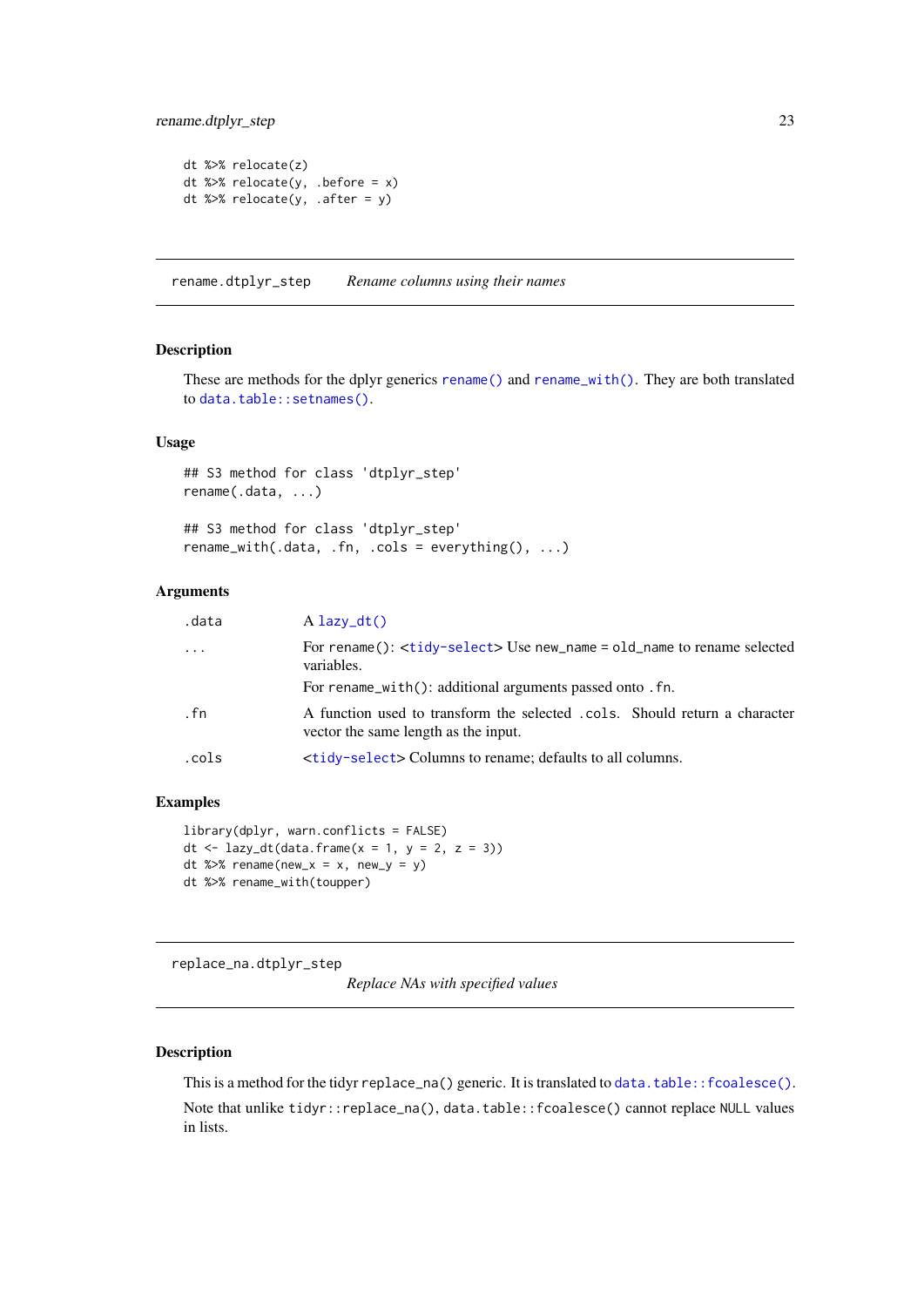#### Usage

```
## S3 method for class 'dtplyr_step'
replace_na(data, replace = list())
```
## Arguments

| $\sim$ | $\sim$ | $\sim$ | × |
|--------|--------|--------|---|
|        |        |        |   |
|        |        |        |   |

data A [lazy\\_dt\(\)](#page-13-1).

replace If data is a data frame, replace takes a list of values, with one value for each column that has NA values to be replaced. If data is a vector, replace takes a single value. This single value replaces all of the NA values in the vector.

## Examples

library(tidyr)

```
# Replace NAs in a data frame
dt <- lazy_dt(tibble(x = c(1, 2, NA), y = c("a", NA, "b")))
dt %\gg% replace_na(list(x = 0, y = "unknown"))
dt <- lazy_dt(tibble(x = c(1, 2, NA),<br>dt %>% replace_na(list(x = 0, y = "un<br># Replace NAs using `dplyr::mutate()`
```

```
dt %>% dplyr::mutate(x = replace_na(x, 0))
```
select.dtplyr\_step *Subset columns using their names*

## Description

This is a method for the dplyr [select\(\)](#page-0-0) generic. It is translated to the j argument of [.data.table.

#### Usage

```
## S3 method for class 'dtplyr_step'
select(.data, ...)
```
#### Arguments

```
lazy_dt().
```
... <[tidy-select](#page-0-0)> One or more unquoted expressions separated by commas. Variable names can be used as if they were positions in the data frame, so expressions like x:y can be used to select a range of variables.

#### Examples

```
library(dplyr, warn.conflicts = FALSE)
dt <- lazy_dt(data.frame(x1 = 1, x2 = 2, y1 = 3, y2 = 4))
dt %>% select(starts_with("x"))
dt %>% select(ends_with("2"))
dt %>% select(z1 = x1, z2 = x2)
```
<span id="page-23-0"></span>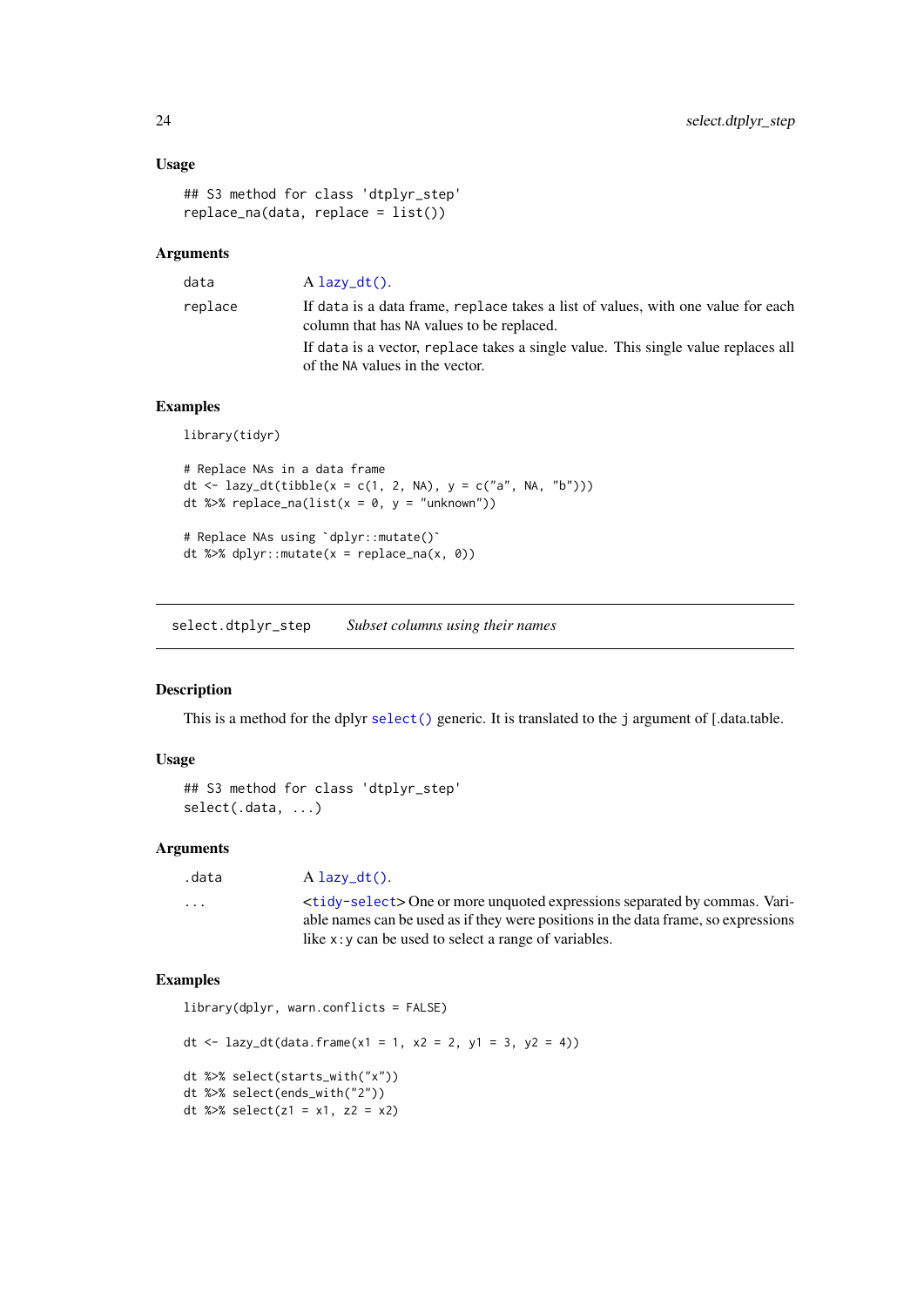<span id="page-24-0"></span>separate.dtplyr\_step *Separate a character column into multiple columns with a regular expression or numeric locations*

#### Description

This is a method for the [tidyr::separate\(\)](#page-0-0) generic. It is translated to [data.table::tstrsplit\(\)](#page-0-0) in the j argument of [.data.table.

#### Usage

```
## S3 method for class 'dtplyr_step'
separate(
  data,
  col,
  into,
  sep = "['[:alnum:]]+",remove = TRUE,convert = FALSE,
  ...
\lambda
```
#### Arguments

| data      | $A$ lazy_dt().                                                                                                                                   |
|-----------|--------------------------------------------------------------------------------------------------------------------------------------------------|
| col       | Column name or position.                                                                                                                         |
|           | This argument is passed by expression and supports quasiquotation (you can<br>unquote column names or column positions).                         |
| into      | Names of new variables to create as character vector. Use NA to omit the variable<br>in the output.                                              |
| sep       | Separator between columns. The default value is a regular expression that matches<br>any sequence of non-alphanumeric values.                    |
| remove    | If TRUE, remove the input column from the output data frame.                                                                                     |
| convert   | If TRUE, will run type.convert() with as $is = TRUE$ on new columns. This is<br>useful if the component columns are integer, numeric or logical. |
|           | NB: this will cause string "NA"s to be converted to NAs.                                                                                         |
| $\ddotsc$ | Arguments passed on to methods                                                                                                                   |

#### Examples

```
library(tidyr)
# If you want to split by any non-alphanumeric value (the default):
df <- lazy_dt(data.frame(x = c(NA, "x.y", "x.z", "y.z")), "DT")
df %>% separate(x, c("A", "B"))
# If you just want the second variable:
df %>% separate(x, c(NA, "B"))
# Use regular expressions to separate on multiple characters:
df <- lazy_dt(data.frame(x = c(NA, "x?y", "x.z", "y:z")), "DT")
```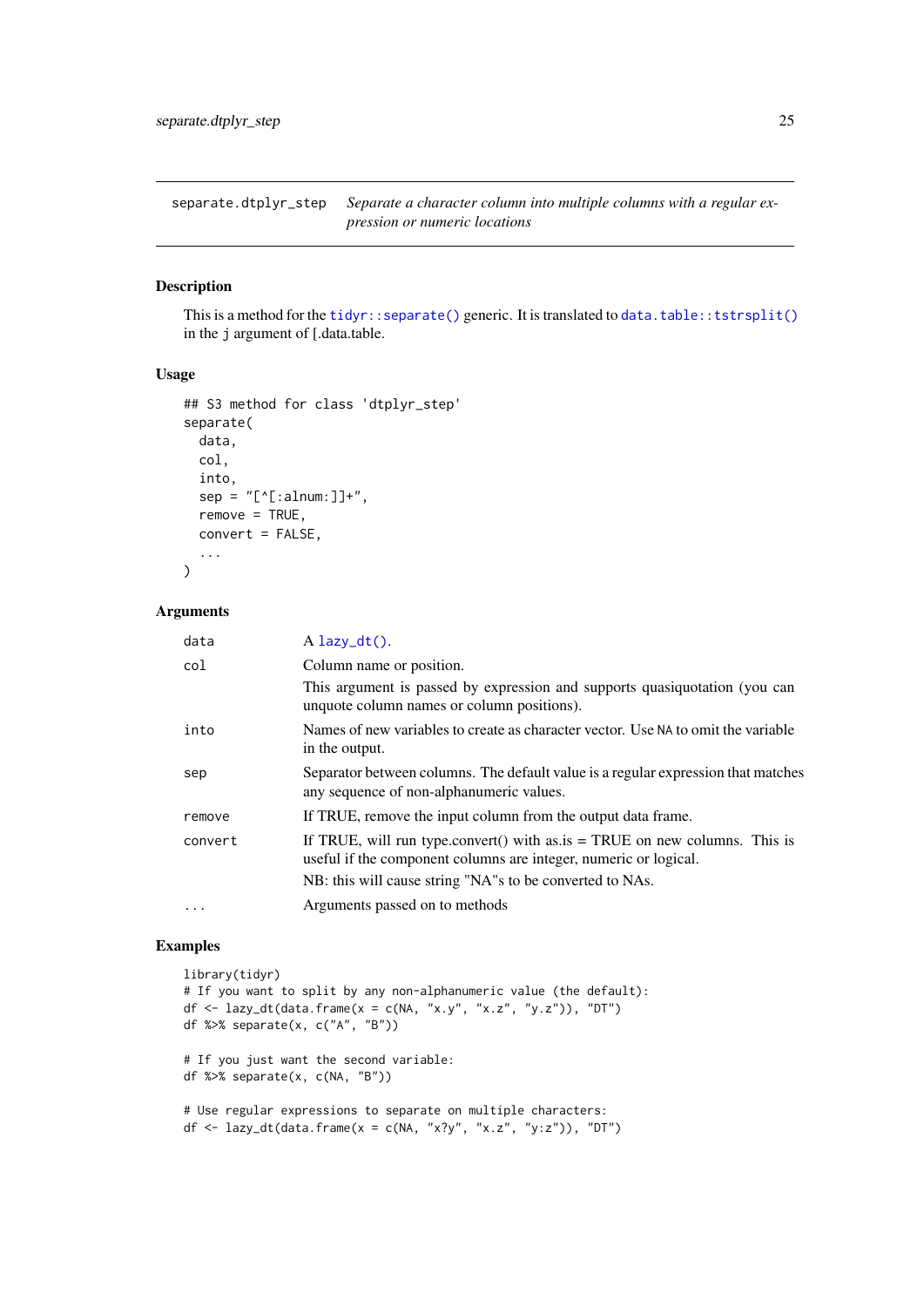```
df %>% separate(x, c("A","B"), sep = "([.?:])")
# convert = TRUE detects column classes:
df <- lazy_dt(data.frame(x = c("x:1", "x:2", "y:4", "z", NA)), "DT")
df %>% separate(x, c("key","value"), ":") %>% str
df %>% separate(x, c("key","value"), ":", convert = TRUE) %>% str
```
slice.dtplyr\_step *Subset rows using their positions*

#### Description

These are methods for the dplyr [slice\(\)](#page-0-0), slice\_head(), slice\_tail(), slice\_min(), slice\_max() and slice\_sample() generics. They are translated to the i argument of [.data.table.

Unlike dplyr, slice() (and slice() alone) returns the same number of rows per group, regardless of whether or not the indices appear in each group.

#### Usage

```
## S3 method for class 'dtplyr_step'
slice(.data, ...)
## S3 method for class 'dtplyr_step'
slice_head(.data, ..., n, prop)
## S3 method for class 'dtplyr_step'
slice_tail(.data, ..., n, prop)
## S3 method for class 'dtplyr_step'
slice_min(.data, order_by, ..., n, prop, with_ties = TRUE)
## S3 method for class 'dtplyr_step'
slice_max(.data, order_by, ..., n, prop, with_ties = TRUE)
```

| .data     | $A$ lazy_dt().                                                                                                                                                                                                                                                         |
|-----------|------------------------------------------------------------------------------------------------------------------------------------------------------------------------------------------------------------------------------------------------------------------------|
| .         | Positive integers giving rows to select, or negative integers giving rows to drop.                                                                                                                                                                                     |
| n, prop   | Provide either n, the number of rows, or prop, the proportion of rows to select.<br>If neither are supplied, $n = 1$ will be used.                                                                                                                                     |
|           | If a negative value of n or prop is provided, the specified number or proportion<br>of rows will be removed.                                                                                                                                                           |
|           | If n is greater than the number of rows in the group (or $prop \ge 1$ ), the result will<br>be silently truncated to the group size. If the proportion of a group size does<br>not yield an integer number of rows, the absolute value of prop*n() is rounded<br>down. |
| order_by  | Variable or function of variables to order by.                                                                                                                                                                                                                         |
| with_ties | Should ties be kept together? The default, TRUE, may return more rows than you<br>request. Use FALSE to ignore ties, and return the first n rows.                                                                                                                      |

<span id="page-25-0"></span>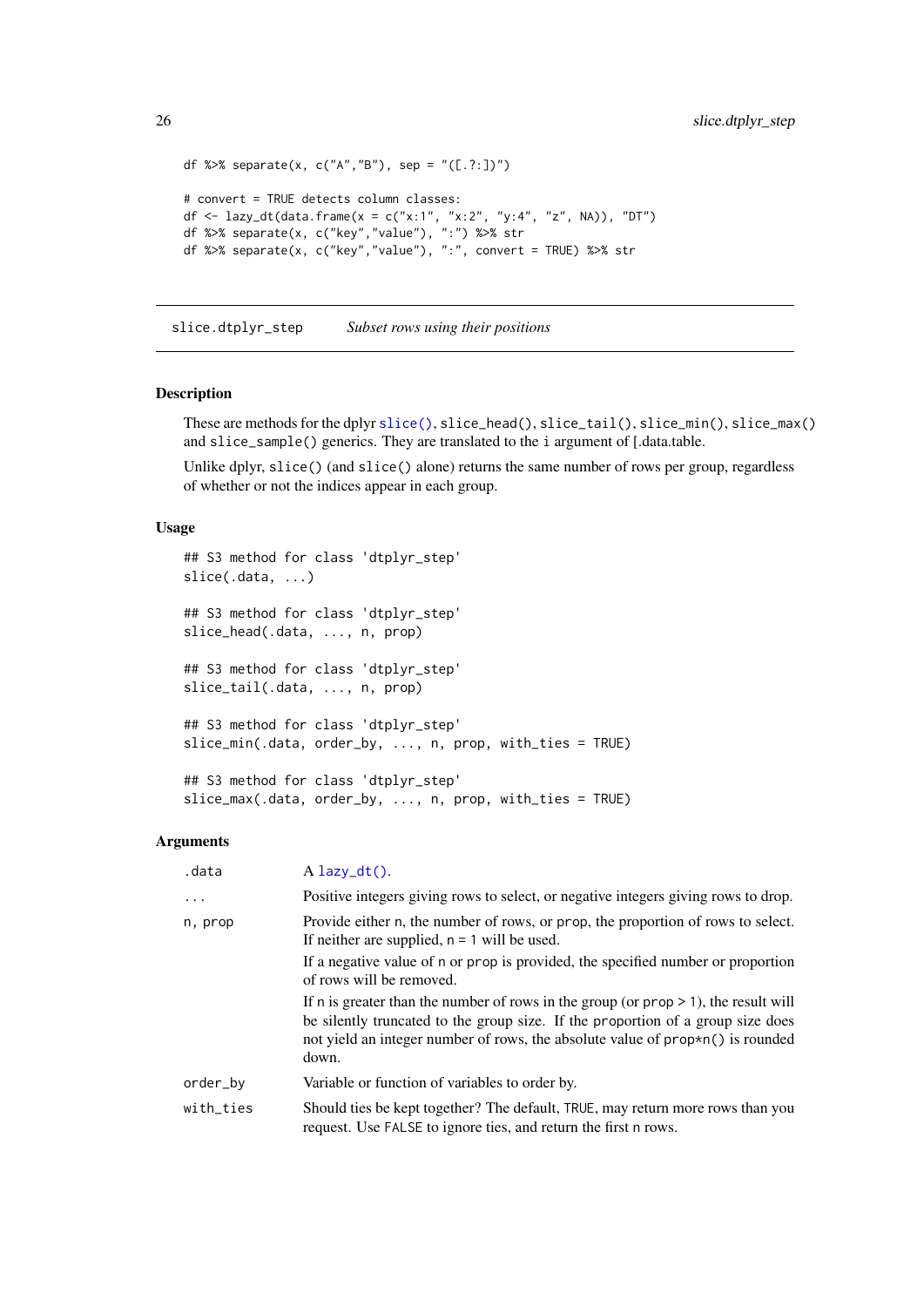#### <span id="page-26-0"></span>summarise.dtplyr\_step 27

## Examples

```
library(dplyr, warn.conflicts = FALSE)
dt <- lazy_dt(mtcars)
dt %>% slice(1, 5, 10)
dt %>% slice(-(1:4))
# First and last rows based on existing order
dt %>% slice_head(n = 5)
dt %>% slice_tail(n = 5)
# Rows with minimum and maximum values of a variable
dt %>% slice_min(mpg, n = 5)
dt %>% slice_max(mpg, n = 5)
# slice_min() and slice_max() may return more rows than requested
# in the presence of ties. Use with_ties = FALSE to suppress
dt %>% slice_min(cyl, n = 1)
dt %>% slice_min(cyl, n = 1, with_ties = FALSE)
# slice_sample() allows you to random select with or without replacement
dt %>% slice_sample(n = 5)
dt %>% slice_sample(n = 5, replace = TRUE)
# you can optionally weight by a variable - this code weights by the
# physical weight of the cars, so heavy cars are more likely to get
# selected
dt %>% slice_sample(weight_by = wt, n = 5)
```
summarise.dtplyr\_step *Summarise each group to one row*

## Description

This is a method for the dplyr [summarise\(\)](#page-0-0) generic. It is translated to the j argument of [.data.table.

## Usage

```
## S3 method for class 'dtplyr_step'
summarise(.data, ..., .groups = NULL)
```

| .data     | $A$ lazy_dt().                                                                                                                                          |
|-----------|---------------------------------------------------------------------------------------------------------------------------------------------------------|
| $\ddotsc$ | <data-masking> Name-value pairs of summary functions. The name will be<br/>the name of the variable in the result.<br/>The value can be:</data-masking> |
|           | • A vector of length 1, e.g. $min(x)$ , $n()$ , or sum(is.na(y)).                                                                                       |
|           | $\bullet$ A vector of length n, e.g. quantile().                                                                                                        |
|           | • A data frame, to add multiple columns from a single expression.                                                                                       |
| .groups   | <b>[Experimental]</b> Grouping structure of the result.                                                                                                 |